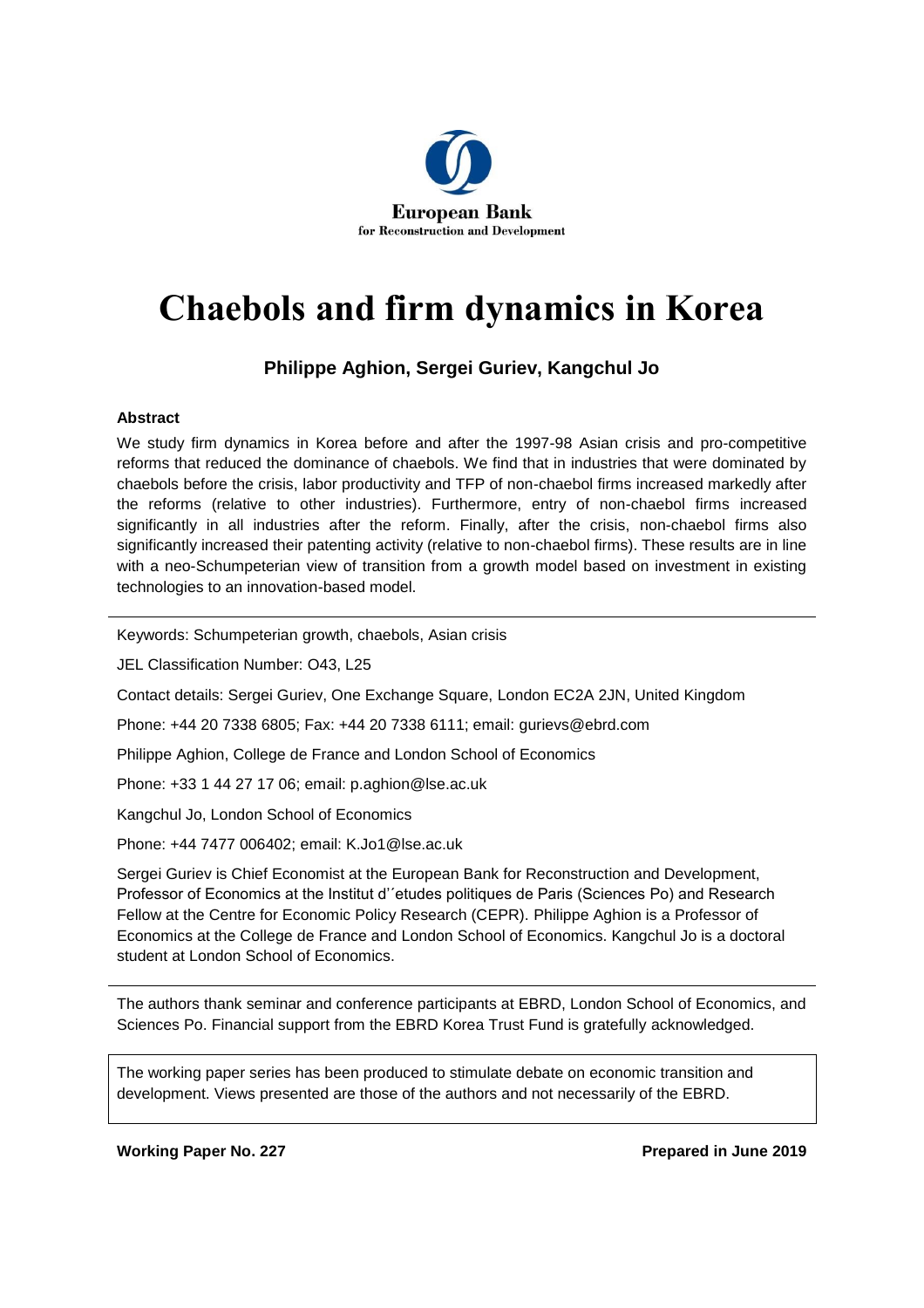### **1 Introduction**

 $\overline{a}$ 

Developing countries need to rely on different growth models depending on their level of development. The Schumpeterian growth framework (Aghion and Howitt, 1992, Aghion et al., 2014) implies a major distinction between the performance of "investment-based" and "innovation-based" models conditional on the distance to the global productivity frontier. Economies that are far from the productivity frontier can catch up with advanced economies through investment-based model adopting technologies developed elsewhere. This growth model requires substantial capital investments and often involves centralized coordination of investments – by the state or by large business groups. As the economy gets closer to the frontier, it needs to switch to the "innovationbased" model: growth comes from inventing new technologies rather than from importing those invented elsewhere. Innovation-based growth model requires high-skilled workforce, investment in advanced research and development as well as dynamic competitive environment: competition between decentralized firms, their entry and exit.

Switching from the investment-based model to the innovation-based one may be delayed because of the political economy of institutional change. Investment-based model creates powerful interest groups that are keen to preserve status quo and may resist adopting the innovation-based model. In this case, the investment-based model may overstay its welcome – with adverse implications for the productivity growth and economic development. In this case, the economy may end up in a "middleincome trap" (Gill and Kharas 2007).

In this paper, we study firm-level data in Korea to develop a granular understanding of the transition from investment-based to innovation-based model after the 1997-98 crisis that substantially reduced the political influence of incumbent business groups (chaebols). Korea is a quintessential testing ground for the Schumpeterian growth theory. The conventional description of Korea's economic transformation in recent decades includes three key elements (Chang 2003). First, before the 1997-98 Asian crisis Korea relied on the chaebol model. Chaebols' member firms and banks supported each other (through access to subsidized finance, providing explicit and implicit bailout guarantees) and effectively restricted entry of independent firms (and of foreign direct investors). Chaebol-based model did manage to deliver in terms of industrialization, investment and export growth – exactly in line with the Schumpeterian growth framework.<sup>1</sup> Second, the Asian crisis undermined the legitimacy of chaebol model and provided a window of opportunity for reform. At this point, the blueprints for pro-competitive reforms have already been discussed in Korea but it was the crisis that provided a critical impetus for reforms due to the pressure of the IMF. Third, the restructuring of under-performing chaebols and removal of entry barriers and implicit financial support for chaebol members opened up Korean economy for competition. This helped to shift to the post-industrial model based on innovation.<sup>2</sup>

While the narrative above seems to fit macroeconomic trends, it has never been tested using disaggregated data. In this paper, we use the census of Korean manufacturing firms to understand whether the 1998 reforms did indeed result in greater entry of non-chaebol firms and their productivity growth in industries that used to be dominated by chaebols.

<sup>1</sup> In 1963-97, Korean GDP per capita has been growing with an average rate of 7 per cent per year making it one of the most impressive economic growth episodes in history.

<sup>2</sup> For example, according to the US Patents and Trademarks Office (USPTO), in 1992, Korea filed 8 times fewer patents applications to the USPTO than Germany; in 2003, the respective ratio was only 1.8 times. Since 2012, Korea has overtaken Germany in terms of US patents applications; in 2015, it has filed 30% more patent applications to the USPTO than Germany (despite having roughly half the population of Germany and less than half of German GDP, either in nominal or PPP terms).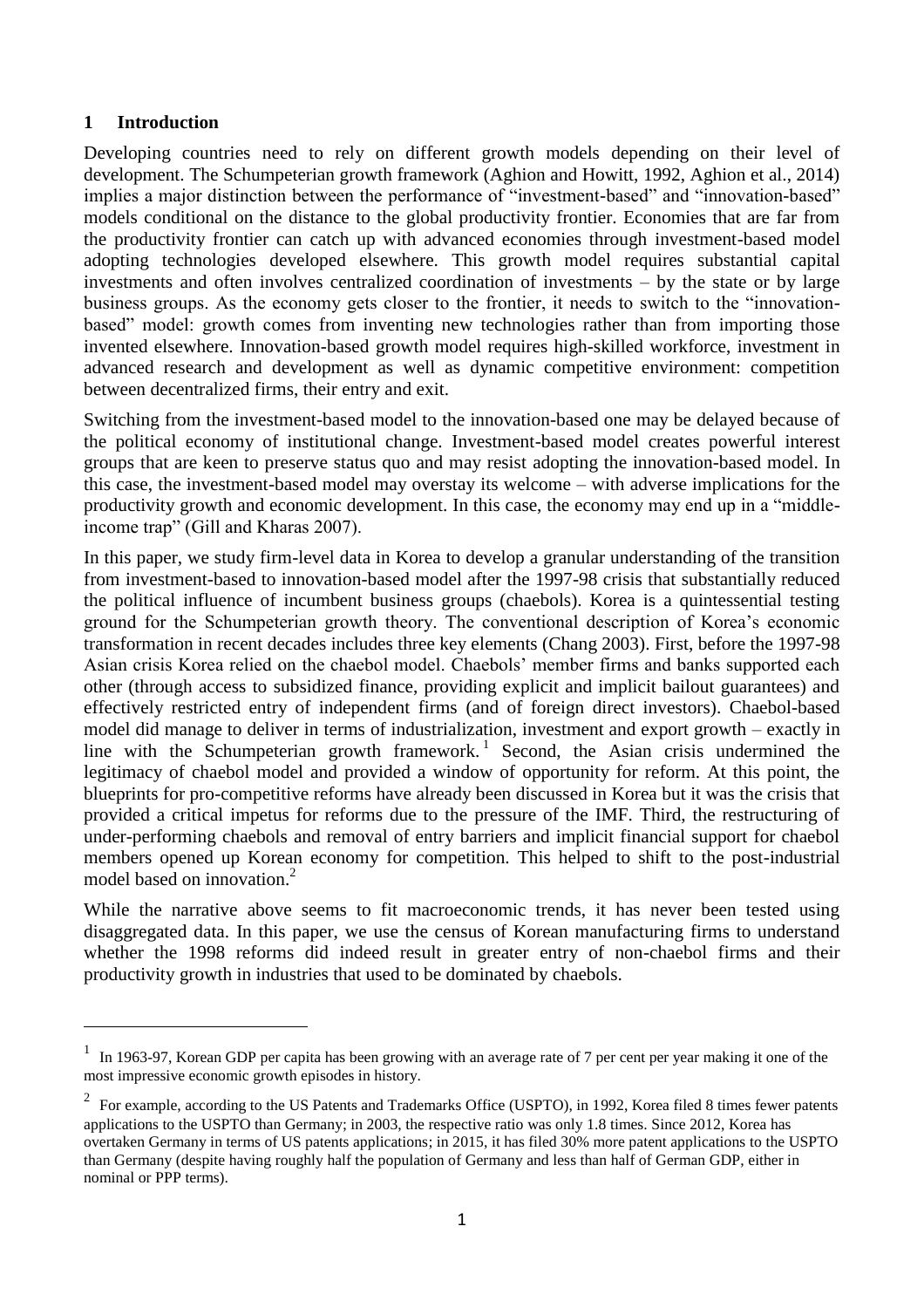We find – consistent with the conjecture above – that after the crisis the industries previously dominated by chaebols have seen relatively faster growth of productivity (both labor productivity and total factor productivity) of non-chaebol firms. Furthermore, entry of non-chaebol firms increased significantly in all industries after the reform.

Finally, we study the firm-level data on patenting activity. We find that before the crisis chaebol firms had slightly faster growth of patents per year relative to their non-chaebol counterparts. However, after the crisis, annual number of patents by chaebol firms stopped growing – while patenting by non-chaebol firms accelerated. The acceleration of patenting by non-chaebol firms was uniform across all industries.

This evolution in patenting activity is consistent with the dynamics of Korean firms' markups. The markups of non-chaebol firms increased after the crisis in all industries. However, the markups of chaebol firms only increased in industries with lower pre-crisis presence of chaebols. In the industries previously dominated by chaebols, there was no significant change of chaebol firms' markups after the crisis.

The rest of the paper is structured as follows. In Section 2 we discuss related literature. In Section 3 we provide a background discussion of pre-crisis economic institutions in Korea, the role of chaebols and describe the 1998 reforms. In Section 4 we discuss the data and the methodology. In Section 5 we present the main results. Section 6 includes additional results and robustness checks. Section 7 concludes.

# **2 Literature review**

The fact that the 1997-98 crisis and the subsequent IMF-backed reform reduced the chaebols' grip on the Korean economy and thus promoted access to finance, entry, exit and productivity growth has already been documented in the literature – albeit using much smaller datasets. Borensztein and Lee (2002) have shown that before the crisis the chaebol firms had preferential access to credit. After the crisis there was no significant difference between chaebol and non-chaebol firms. This has helped to increase efficiency: while before the crisis credit was not directed to more efficient firms, after the crisis it was. Hong, Lee and Lee (2007) studied the level of investment controlling for cash flows and investment profitability and showed that before the crisis chaebol firms invested more than nonchaebol firms. This difference disappeared after the crisis. Both papers' datasets are limited to listed firms.

Borensztein and Lee (2005) have analyzed both listed and non-listed firms but used aggregated industry-level data for 32 sectors. They also showed that before the reform credit was not likely to be directed towards more efficient sectors – nor that sectors receiving more credit demonstrated higher growth.

Minetti and Yun (2015) use data from KISLINE on 242 firms (including 37 chaebol firms) and 1608 syndicated loans to these firms. They show that before the reforms banks had weaker incentives to monitor their chaebol borrowers (relative to non-chaebol borrowers) than after the reform. They argue that the reform removed the implicit bailout guarantee to chaebols.

The only paper that uses the same Mining and Manufacturing survey that we use is Asturias et al. (2017) – who also utilize similar data for Chile and for the US. They show, both theoretically and empirically, that during the period of fast growth, net entry explains a higher share of growth (thus focusing on the change of aggregate performance change over time). We use the same dataset for Korea but our focus is on the industry-level outcomes, the role of chaebols and the change in competitive environment due to 1998 reforms.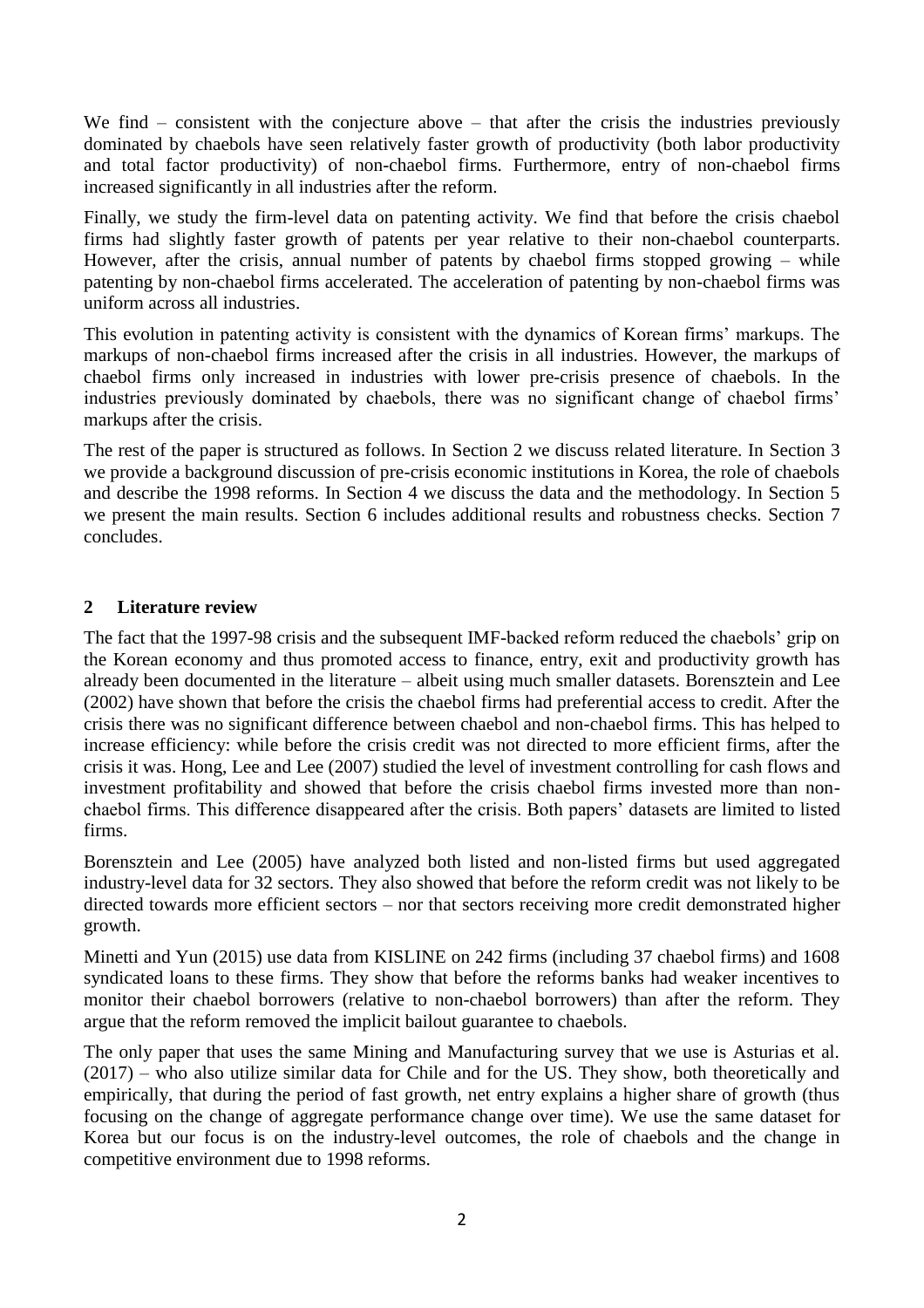Another relevant paper is Hemous and Olsen (2017) that shows that domination of business groups reduces market size for potential innovators resulting in fewer patents. They use data from the US and Japan where keiretsus are similar to Korean chaebols.

## **3 Chaebols and the 1998 reforms**

Chaebol is a Korean term that refers to a large business group in Korea.<sup>3</sup> Chaebols have played a critical role in the rapid growth of Korean economy, and some of its member firms such as Samsung Electronics and Hyundai Motors have become major global players. Chaebols emerged as Korean businessmen and government developed close ties after World War II. Chaebol founders benefited from the sales of the assets previously held by Japanese owners and from the allocation of foreign currency due to their connections with high-ranking government officials. During the 1960s, the government carried out a series of five-year plans to accelerate economic growth. The government examined the validity of large investment projects and effectively directed the use of the limited amount of foreign loans to projects that can foster export-oriented industries. Many chaebols grew rapidly since they were selected by the government to take on these projects and therefore benefitted from various forms of government support. As real wages increased in 1970s, the government modified the target of its plans to promote the heavy equipment and chemical industries. It continued providing subsidies to chaebol firms in these industries and bailed out failed companies in the aftermath of the oil price shocks. Following the end of 18-year Chung-Hee Park's regime in 1979, the government's support of chaebols became less prominent. But deregulation of financial sector– including privatization of banks and elimination of the limits on ownership of non-bank financial institutions–provided chaebols with opportunities for funding their investments through internal capital markets and cross-subsidization within the groups.

Most of the chaebols diversified their business to unrelated areas, and each of the affiliate firms acted as if it was a subsidiary of the business group, sharing technology, brand, human resources, and capital within the group. Chaebols have formed their internal capital markets and utilized the practices including loans, debt guarantees, and cross-shareholding to facilitate the expansion of their business. At their peak in mid- to late 1990s, the top 30 chaebols accounted for 16 percent of Korean GDP – with top 5 chaebols alone (Hyundai, Samsung, LG, Daewoo and SK) accounting for 10 percent of GDP (Chang, 2003, p. 11).

The mutual debt guarantees and cross-subsidization effectively limited access to finance for nonchaebol members.<sup>4</sup> Chaebols also benefitted from restrictions on foreign ownership which before 1997 was limited to 26% of capital of Korean firms.<sup>5</sup>

The implicit bailout protection provided by the government (Minetti and Yun, 2015), mutual debt guarantees, cross-subsidization and non-transparent corporate governance<sup>6</sup> have however resulted in

l <sup>3</sup> Its definition by the Korean Standard Dictionary is 'a group of capitalists and businessmen who manage several firms and own huge wealth'. The word chaebol consists of *chae* ("wealth or finance") and *bol* ("lineage or clique, with a strong connotation of exclusivity", Haggard et al. 2003, p. 25).

<sup>&</sup>lt;sup>4</sup> The Federal Trade Commission effectively started to police chaebols' anti-competitive practices involving debt guarantees and cross-subsidization only in 1998 (Chang, pp. 127, 222, 237, World Bank, 1999, p. 76). See World Bank (1999, pp. 83-84) for a discussion of the role of chaebols in limiting independent firms' access to finance before the reform.

<sup>&</sup>lt;sup>5</sup> Haggard et al. (2003, p. 319) refer to the FDI regime in pre-crisis Korea as "one of the most restrictive in Asia" providing firms with substantial protection in the domestic market.

<sup>&</sup>lt;sup>6</sup> Through cross-shareholding among affiliated firms, families of chaebol founders have practically dominated the entire group although they owned a small portion of shares. This has brought about several problems such as lack of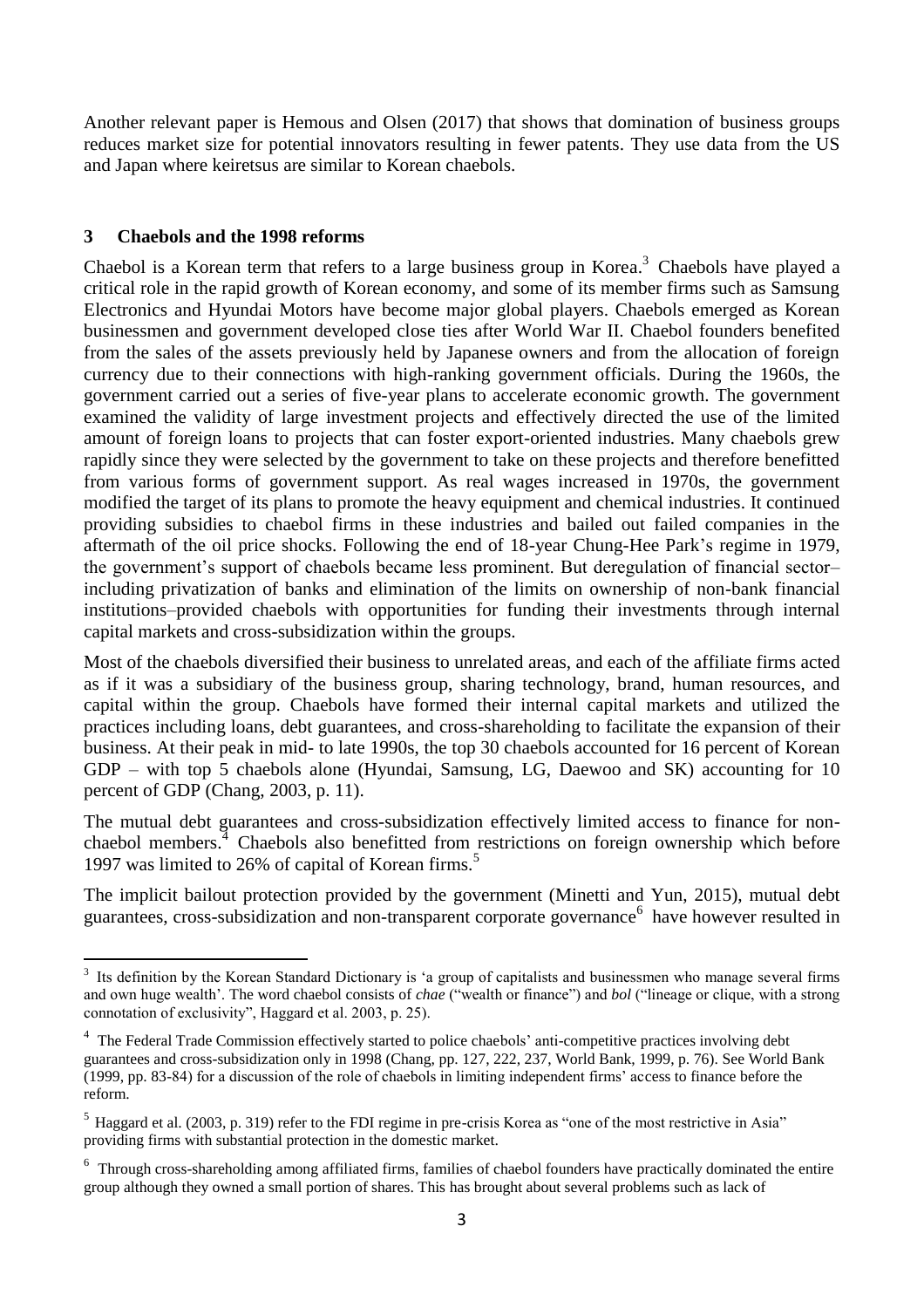funding of inefficient activities. Within-group moral hazard has resulted in overinvestment: while chaebols' capital intensity has grown, the productivity of capital has declined in 1990s by a factor of two (Chang 2003, p.18).

Eventually, the accumulation of inefficiencies and mutual debt guarantees amplified the chain reaction of insolvencies and bankruptcies of chaebol affiliates during the 1998 crisis. The number of bankruptcies in Korean economies in 1998 was twice as high as in the previous years (Chang, 2003, p.5); a top-5 chaebol Daewoo went bankrupt in 1999 (OECD, 2000).

In late 1997, the Korean government applied for IMF funds and agreed to implement several important pro-competitive reforms and restructuring of chaebols (IMF, 1997a,b). First, the government forced them to cut their debt-equity ratios to less than 200%, and to eradicate the mutual debt guarantees (Chang, 2003, pp. 190, 195, 213). It also required to improve corporate governance and to consolidate accounts. It has also introduced transparent regulation of financial institutions.

The reform also liberalized entry for foreign investors (lifting the foreign ceiling ownership to 50% by the end of 1997 and to 55% by the end of 1998).

The government also radically strengthened antitrust enforcement, both chaebol regulation and traditional competition policy (Haggard et al. 2003, p. 320). The number of corrective orders issued and amounts of surcharges imposed increased threefold and 25-fold, respectively, in 1998-2000 relative to pre-crisis levels (Shin 2003, p. 277).

All these measures drastically lowered barriers to entry for non-chaebol firms (including foreignowned<sup>7</sup>) and reduced chaebol firms' preferential access to finance – thus further levelling the playing field for non-chaebol firms.

# **4 Data and empirical methodology**

# **4.1 Methodology**

We employ differences-in-differences as our main methodology. The reforms of chaebol following the Asian crisis offers a perfect quasi-natural experiment for analyzing the dynamics of chaebol firms. The key regressors in our specifications are the share of chaebol firms in industry sales and its interaction with the post-crisis time dummy. The main specification is the following:

 $Y_{it} = \alpha_i + \beta_1$ Post crisis<sub>t</sub> +  $\beta_2$ (Chaebol share<sub>i</sub> × Post crisis<sub>t</sub>) +  $u_{it}$ 

The subscripts *i* and *t* denote each industry and year, respectively. We include industry fixed effects

 $\alpha_i$  and cluster standard errors at the industry level.  $Y_{it}$  refers to the dependent variables of which dynamics we want to look at. We define the *Post crisis* variable as a dummy variable that is 0 for years before 1998, 1 after 1998, and has no value for year 1998. We tried other variations such as including 1998 to either pre or post crisis period; the results did not change. (The results are also robust to replacing the *Post crisis* dummy with individual year fixed effects). For the *Chaebol share* variable we use the average pre-crisis chaebol share in industry sales. As the *Chaebol share* variable is completely absorbed by the industry fixed effects, we only use *Post crisis* dummy and the

l accountability by chaebol chairmen, expropriation through inside trading or internal transfer pricing scheme (World Bank, 1999, ch.6).

 $^7$  As shown in Yun (2003), the reforms resulted in dramatic increase in FDI flows – from 0.5% of GDP before the crisis to 2% of GDP already in 1998-2000.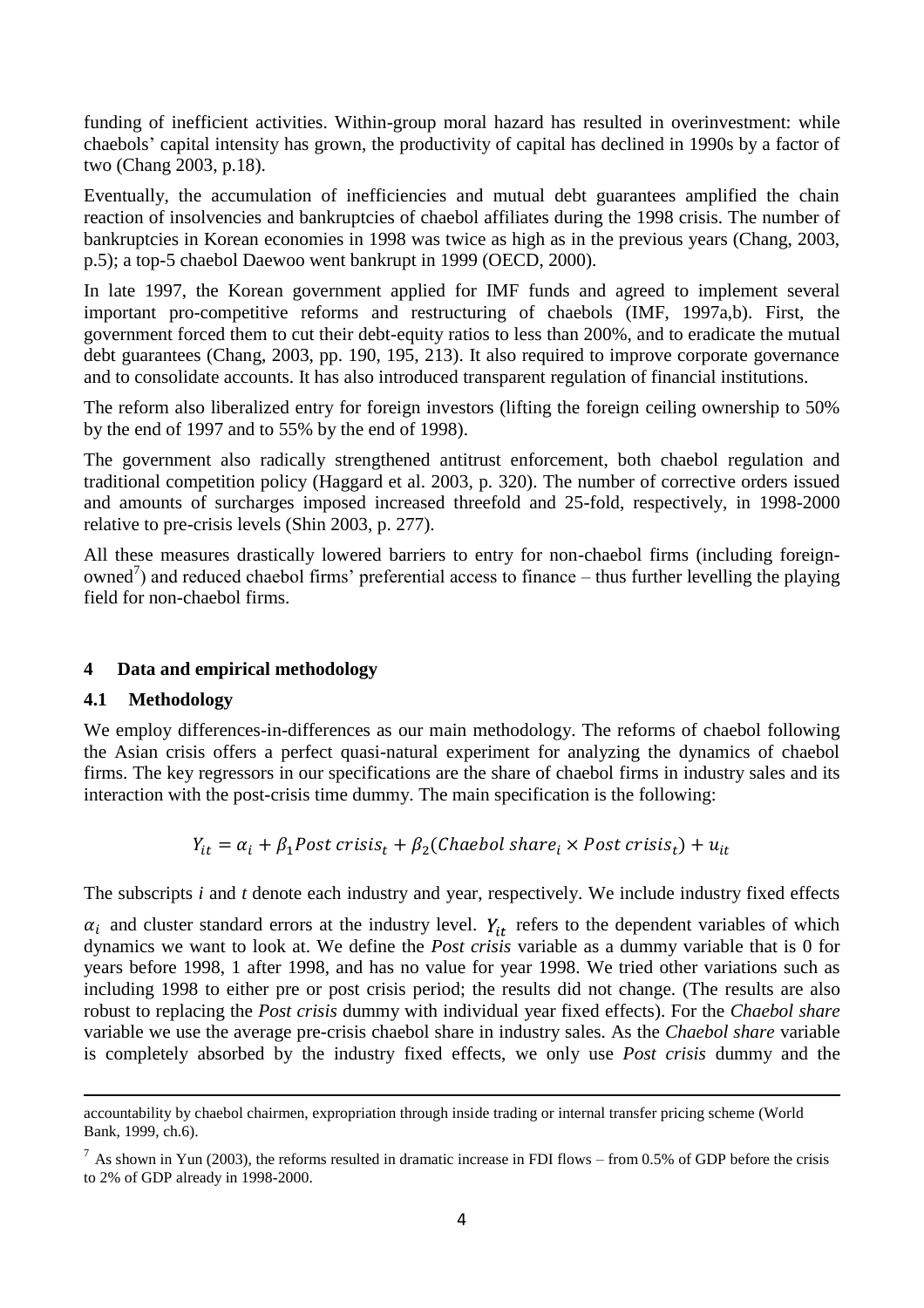interaction term as regressors. The results were also robust to choosing the lagged chaebol share as the chaebol share variable.

We run main regressions using each dependent variable for all firms, and for chaebol and nonchaebol firms separately. In all regressions we exclude top and bottom 1% firm-level observations in order to make sure that our results are not influenced by outliers.

# **4.2 Data**

l

Since chaebol is a general term that is used to denote a large business group in Korean, it is crucial to set up a specific criterion for chaebols for a viable analysis. In this paper, we consider the 30 largest business groups of each year based on the total asset values of affiliated firms as 'chaebols.' There are three reasons for considering this standard. First, this is the most widely used one in the Korean literature. Second, these business groups have been usually the ones that were regulated by Korean government.<sup>8</sup> Lastly, in relation to the second point, the information on the names and the list of affiliated firms has been consistently available for these groups during our sample period. Table 1 is the list of 30 largest business groups for each year. Most of the dynamics in and out of the list are primarily due to bankruptcies, mergers and acquisitions.

Some continuing business groups such as Daesang have shown up for some years and disappeared for other years on the list. This fact implies that the same firm could be a chaebol member or not in a certain year depending on the chaebol status of the business group that it belongs to. But the firms that have been a member of 30 largest business groups for the whole sample period took up 54% of sales of the firms that have been a member of 30 largest business groups at least for a year, suggesting that these incumbent chaebol firms showed higher dominance compared to relatively short-lived chaebol firms.

Our main source of plant-level data is annual Mining and Manufacturing Survey implemented by Statistics Korea.<sup>9</sup> The survey covers all plants located in Korea with at least 5 employees, running a business in mining and manufacturing industry according to the KSIC (Korean Standard Industrial Classification).<sup>10</sup> As in 99.9% of the plants in this population have complied with the survey in 1992-2003, we can assume that the observations in the survey are effectively the universe of Korean mining and manufacturing plants. Each observation in the micro data is a plant, which is distinct from a firm in the sense that a firm can have multiple plants. We will keep this distinction until we explain our data collection method and follow the convention of calling the entities in the data 'firms' in later sections. The survey provides a wide range of information on plants' business activities such as number of employees, sales, manufacturing costs, selling and management expenses, and value of tangible assets.

We fix the sample period from 1992 to 2003, as the survey data are available from 1992 and we want to consider periods of the same span before and after the 1997-1998 crisis. To take full advantage of

<sup>&</sup>lt;sup>8</sup> Fair Trade Commission, which is a department of Korean government, regulates chaebols based on the "Monopoly Regulation and Fair Trade Act". It announces the list of chaebols that are under regulation annually. There have been numerous changes in the criteria for designating chaebols under regulation, but the criteria remained mostly consistent during our sample period (1992-2003) except for the inclusion of public enterprises from 2002. Taking these changes into account, we focus on 30 largest private business groups (excluding public enterprises in 2002 and 2003) based on the total asset value of affiliated firms.

<sup>&</sup>lt;sup>9</sup> The micro data were accessed using remote access service from the MDIS (Microdata Integrated Service), which is operated by Statistics Korea.

 $10$  The population has changed to plants with at least 10 employees from 2008 survey, but it was kept to those with at least 5 employees for our sample period.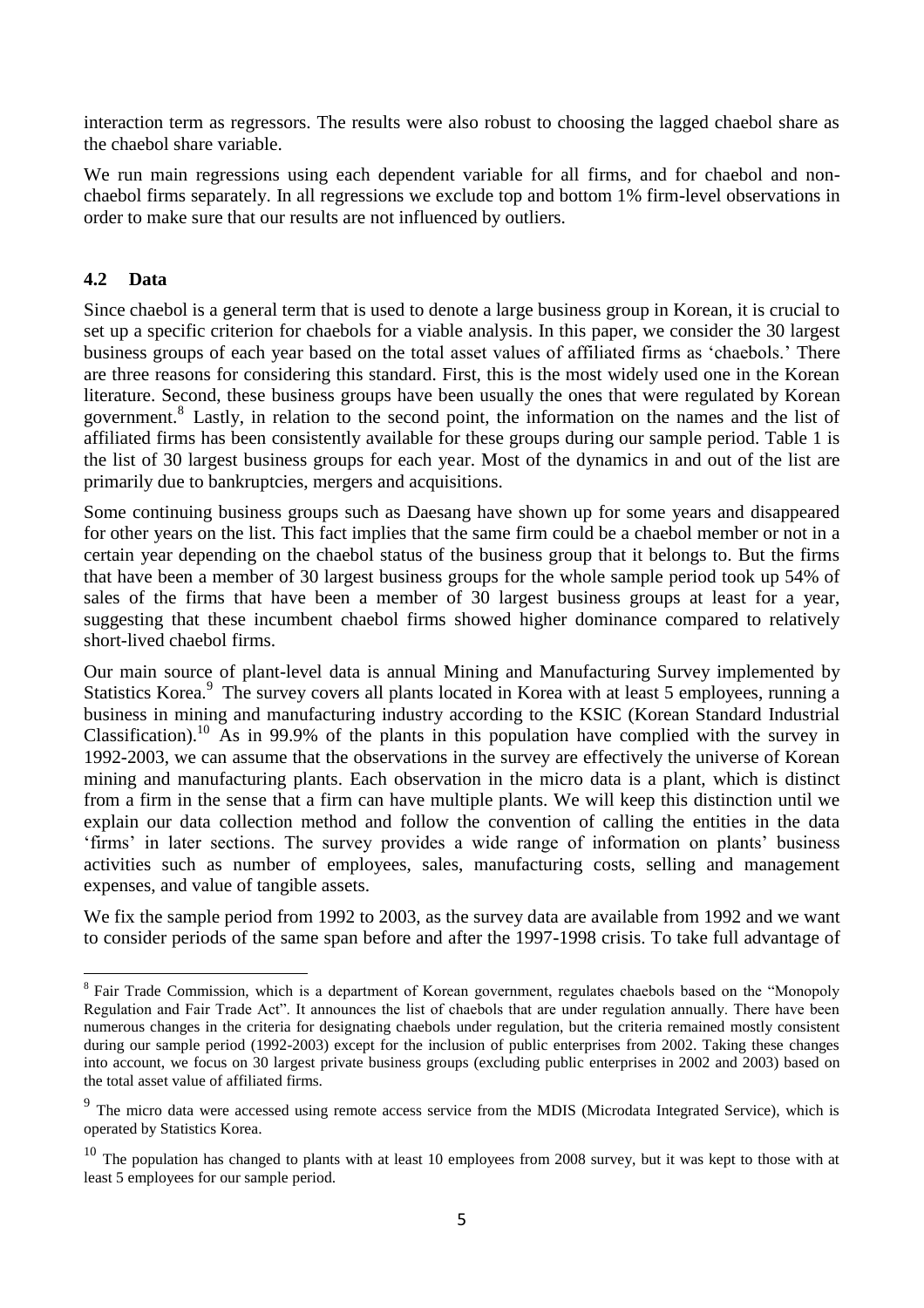the rich micro data, we choose to use the industry classification up to 5-digit level, which is the finest level in KSIC. The industry classifications are converted to the  $8<sup>th</sup>$  KSIC for all years following the concordance by Statistics Korea.<sup>11</sup> We focus on manufacturing plants and ignore mining plants.

In the micro data each plant is identified with its unique plant ID, but totally anonymous. This is a major obstacle to our analysis, because we need to be able to distinguish chaebol affiliated firms in the micro data. Most of the previous research that has analyzed chaebol's behavior circumvents this obstacle by using other non-anonymous but less comprehensive data sets such as KIS VALUE.<sup>12</sup> On the other hand, we overcome the problem by directly trying to identify chaebol firms in our micro data using various sources. To the best of our knowledge, this has never been done; we consider this data collection as one of the most novel aspects of our research.

The basic method that we have used to pinpoint chaebol affiliated manufacturing firms is as follows. First, we start from constructing the list of chaebol members in manufacturing using OPNI from  $2001$  to  $2003$  and the past press releases from Fair Trade Commission before  $2000$ .<sup>13</sup> The list contains the name of a firm, the affiliated chaebol group, the year and month when the firm was founded, and the representative industry codes up to 5 digits for each year. These variables are the most basic information in our identification process. For chaebol firms from 2001 to 2003, all the variables necessary for the list are available from OPNI except for the 5-digit KSIC codes. These codes were obtained using DART.<sup>14</sup> For firms which were chaebol affiliates before 2000 but not after 2001, we can only retrieve the names of firms and the affiliated chaebol groups from the press releases from Fair Trade Commission. Thus, we need to collect the data for the date of establishment and the industry classification. Various sources of data including DART, history section of each firm's website, news articles, and basic firm information from online hiring websites have been utilized. We could not find any data for some firms, but the share of these firms was less than 5% of all chaebol members.

In addition, we set up the firm-plant links for chaebol firms from the micro data. Since the survey offers plant IDs for all years and firm IDs from 2002, we can establish firm-plant links for chaebol members in 2002 and 2003. For links before 2001, we check the changes in each chaebol firm's plants using the annual business reports from DART, history section of each firm's website and news articles to modify the links in 2002 and 2003.<sup>15</sup> Exploiting these links allows accommodating both

j

 $11$  The industry classifications from 1998 to 2003 are based on the 8th KSIC code and the 6th KSIC code from 1992 to 1997 in the micro data.

<sup>&</sup>lt;sup>12</sup> KIS VALUE is the Korean data set provided by NICE, which is a firm that specializes in credit ratings for Korean firms. It offers information on private firms that must be audited by external examiners. By the current Korean law, firms whose assets are above 12 billion wons (around 10 million dollars) need to submit audit reports by external examiners. Thus, the coverage of KIS VALUE is much narrower than 'Mining and Manufacturing Survey'.

 $^{13}$  OPNI [\(http://groupopni.ftc.go.kr\)](http://groupopni.ftc.go.kr/) is the Korean website that provides detailed information on Chaebol affiliated firms, including the name of each firm, the date of establishment, and its 2-digit KSIC (Korean Standard Industrial Classification) code. It is run by Fair Trade Commission. Fair Trade Commission announces the designation of 30 large Chaebols in every April. The press releases contain either the list of every Chaebol firms or changes in affiliated firms within each Chaebol group. The list before 2000 was constructed using these press releases. Past press releases of Korea Fair Trade Commission can be found in KDI (Korea Development Institute) Economic Information Center (http://eiec.kdi.re.kr).

<sup>&</sup>lt;sup>14</sup> DART [\(http://dart.fss.or.kr/\)](http://dart.fss.or.kr/) is the website operated by the Financial Supervisory Service that offers information on every listed and statutory audited firms in Korea. It shows the date of foundation, detailed industry codes of the goods and services that the firm produces.

<sup>&</sup>lt;sup>15</sup> Unfortunately, we cannot produce such links for chaebol firms that did not exist in 2002 or 2003 because their firm IDs are unknown. These are mainly the chaebol firms that went out of business, were acquired or merged by other firms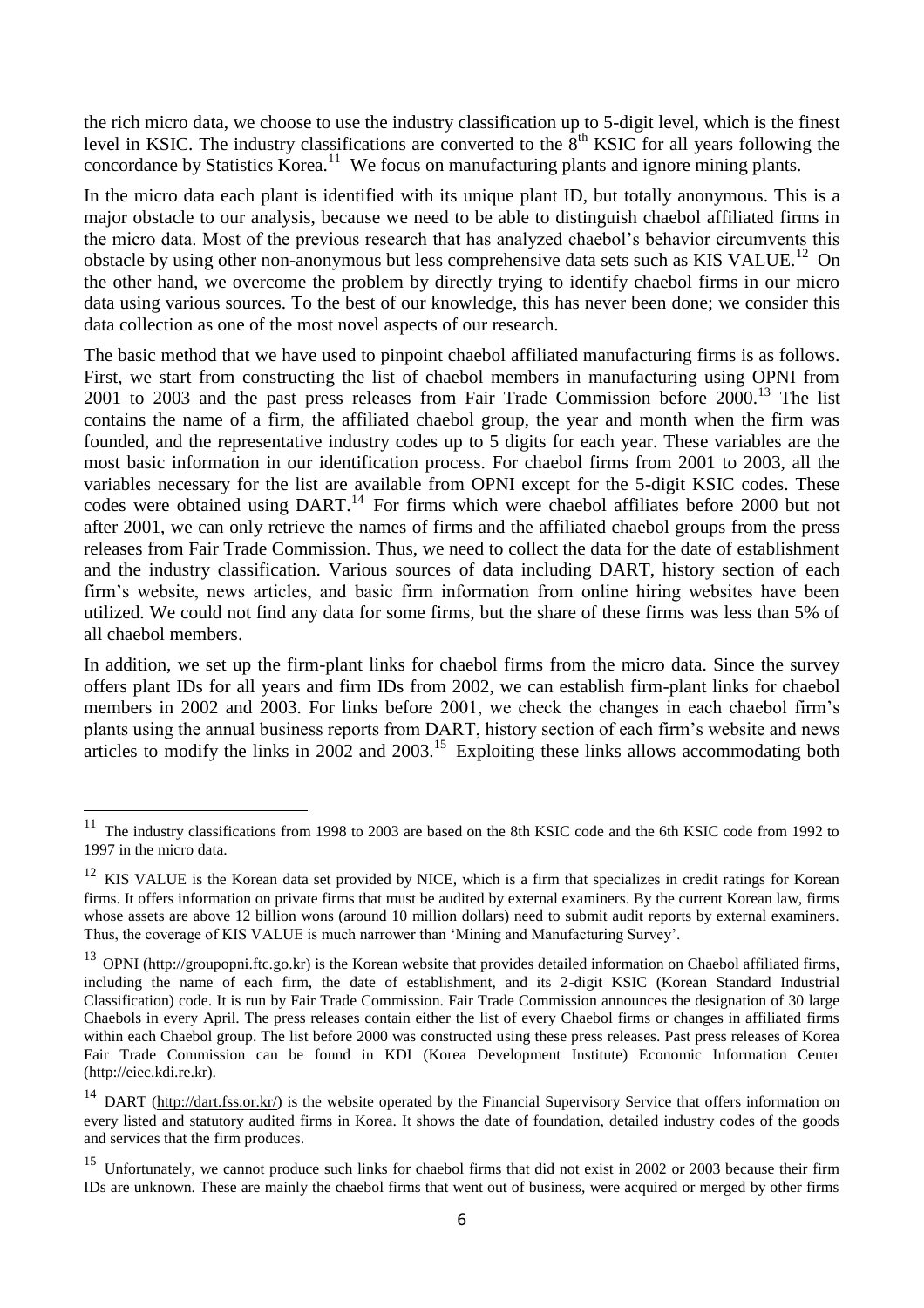multiple plants and industry classifications that one firm can have, because the survey treats the plants separately if either the locations of plants or the industry classification of products are different.

Along with identifying the firm-plant links, we apply the basic information in the list to the micro data to pin down the chaebol-affiliated plants. We implemented the identification exercise based on the year and month of establishment, industry codes, locations, and sales data. Having identified the chaebol firms in the micro data, we calculate sales shares of chaebols in each industry for each year, by dividing the total sales of chaebol plants by the total sales of all plants.

Table 2 shows the summary statistics of chaebol plants and industries with chaebol plants. Through the identification process, we could eventually pinpoint 2,058 chaebol manufacturing firm-year pairs in the micro data out of 2,620 firm-year pairs in the list that we constructed. The success rate of the identification for the entire sample period was 78.5% and yearly success rates have been constantly above 70%. Chaebol plants have taken up around 0.4% of total number of plants, but their sales shares have amounted to 33.9% in the data, reflecting the strong influence of chaebols in Korean economy. 29% of the KSIC 5-digit industries have had chaebol plants for at least one year during the sample period, and the unweighted mean of chaebol sales share in these industries was 31.2%. Comparison with the chaebol sales share in all industries (33.9%) implies that chaebol plants have primarily operated in industries with larger plants. We should also note that the share of chaebols in industry sales increased before the crisis and declined only slightly after the crisis. Therefore, our results are not driven by major changes in market structure but by the change in conduct.

The main dependent variables in our regressions are productivity (logarithms of industry-level average labor productivity and TFP), entry, exit, employment, capital stock, and growth of capital stock. They are computed for each industry and year. The average labor productivity is defined by total real value added over total number of workers. Since the value added is in nominal terms, we divide it by the GDP deflator for manufacturing. We follow the method of Asturias et al. (2017) to compute TFP of each firm. The only difference with their method is that we use value added rather than gross output. We proxy entry and exit by the market share of entering and exiting plants. They are calculated by dividing the total sales of entering and exiting plants by total sales of all plants. The capital stock of a plant is the average of capital stock at the beginning and the end of each year. The growth of capital stock is the logarithm of the ratio of the current year's value to the previous year's value.

The other important variable in our regressions is the number of patents. We use the Orbis Historical data set provided by Bureau van Dijk. We classify each Korean firm as chaebol affiliates and nonchaebol firms based on our previous list of chaebol firms and count the number of patents for chaebols and non-chaebols by the publication dates. We aggregate the number of patents for all, chaebol, and non-chaebol firms by each year and industry. Since majority of the patents are owned by Korean firms that represent their industry classification by the US SIC (Standard Industrial Classification), we define industries by the ISIC Rev. 4, which is also used in the construction of firm-level dependence on external finance in later sections.<sup>16</sup> We assume that the current owner of each patent was the one that was engaged in research for the patent at the time of publication. Effectively what we use in our regressions is the logarithm of the number of new patents that were published each year for all, chaebol, and non-chaebol firms.

 $\overline{a}$ 

before 2001. For these firms, we can identify at most one plant per firm using the basic information although it is possible that they owned multiple plants.

<sup>&</sup>lt;sup>16</sup> 73.6% of the patents are owned by firms that represent their industry classification by the US SIC during our sample period. The rest are owned by firms whose main industry classification is the 9th KSIC.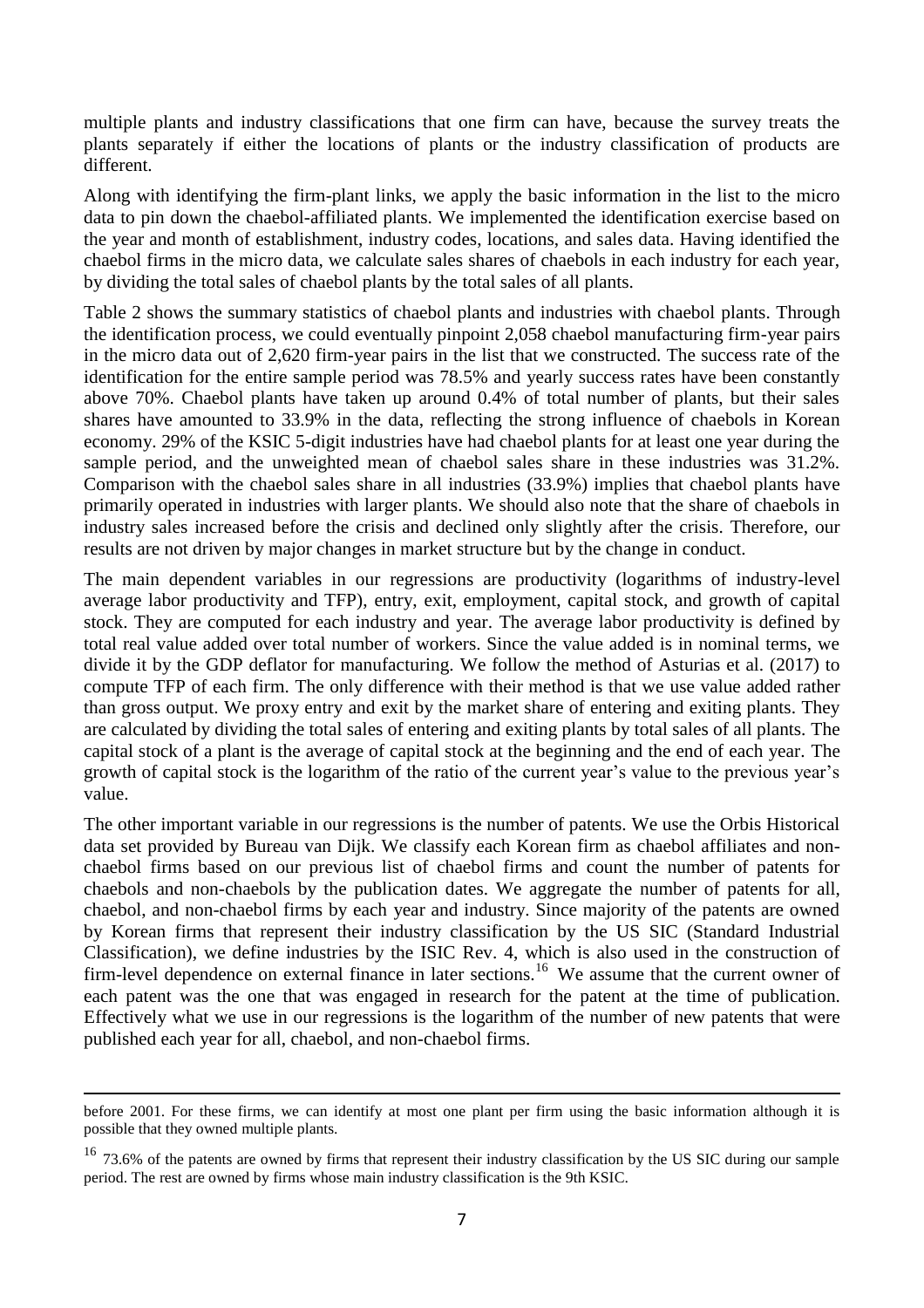To calculate plant-level markups used in Chapter 5.3 we rely on the methodology of De Loecker and Warzynski (2012). Their method requires estimates of the production function to obtain markups, and we consider three models; Cobb-Douglas production function, Cobb-Douglas production function with endogenous productivity process, and translog production function with endogenous productivity process. We use a plant's chaebol membership as a variable affecting optimal input demand. The industry-level markups are the mean of plant-level markups in each industry.

The summary statistics for the above variables are provided in Table 3. The table shows means and standard deviations of industry level variables in industries where the values of these variables are non-missing. Most of the variables have increased after the crisis except for the employment and the growth of capital stock.

### **5 Main results**

 $\overline{a}$ 

### **5.1 Entry, exit, productivity growth.**

Tables 4-9 present our main results. In each table we consider the results for the whole sample (column 1), then for the subsample of chaebol firms (column 2), then for the subsample of nonchaebol firms in industries with non-trivial presence of chaebols (column 3), and the subsample for the non-chaebol firms in the industries with zero chaebol presence (column 4).

In Table 4 we consider the change in labor productivity. Labor productivity growth is faster in all industries after the crisis, and for both, chaebol and non-chaebol firms. In industries with higher presence of chaebol before the crisis, there is a stronger acceleration of labor productivity growth than in non-chaebol dominated industries (both for chaebol and non-chaebol firms).

In Table 5, we consider the change in TFP. While the increase in firms' labor productivity growth after the crisis was greater in chaebol dominated industries for both, chaebol and non-chaebol firms, the increase in TFP after the crisis is larger for non-chaebol firms in (previously) chaebol-dominated industries: the reforms of these industries did open up additional opportunities for non-chaebol firms. This is consistent with the view that Korean economy shifted from investment-based to innovationbased growth model and that chaebol firms reacted to the crisis by increasing capital per worker but without innovating. This intuition will be confirmed by our patent results below.

The magnitudes of the effects are important. Once again, as the average *Chaebol share* before the crisis was 0.32, the post-crisis increase in TFP of non-chaebol firms would be 15 percentage points higher in industries that originally had chaebol presence  $(0.465*0.32=0.15).$ <sup>17</sup> This implies that the non-chaebol firms in industries affected by the 1998 competitive reforms had TFP growth twice as fast as those in the industries which initially had no chaebol presence (and therefore were not directly affected). In Figure 1, we show that the results are not driven by pre-trends.

In Table 6 we consider entry before versus after the crisis. We see a substantial increase in entry after the crisis, mainly driven by non-chaebol firms – and weaker in chaebol-dominated industries. The magnitudes are substantial. Given that the average *Chaebol share* is around 0.34, the industries with chaebol presence have 2 percentage point less entry after the crisis (which amounts to about a quarter of all entry and all exit, respectively).

<sup>17</sup> The comparison is similar if we compare the industries with a one standard deviation difference in *Chaebol share.*  The within-year standard deviation of *Chaebol share* in our dataset is very stable across the years ranging from 0.24 to 0.28; the average within-year standard deviation is 0.26 both before and after the crisis. The magnitude of the effect is therefore 0.465\*0.26=0.12.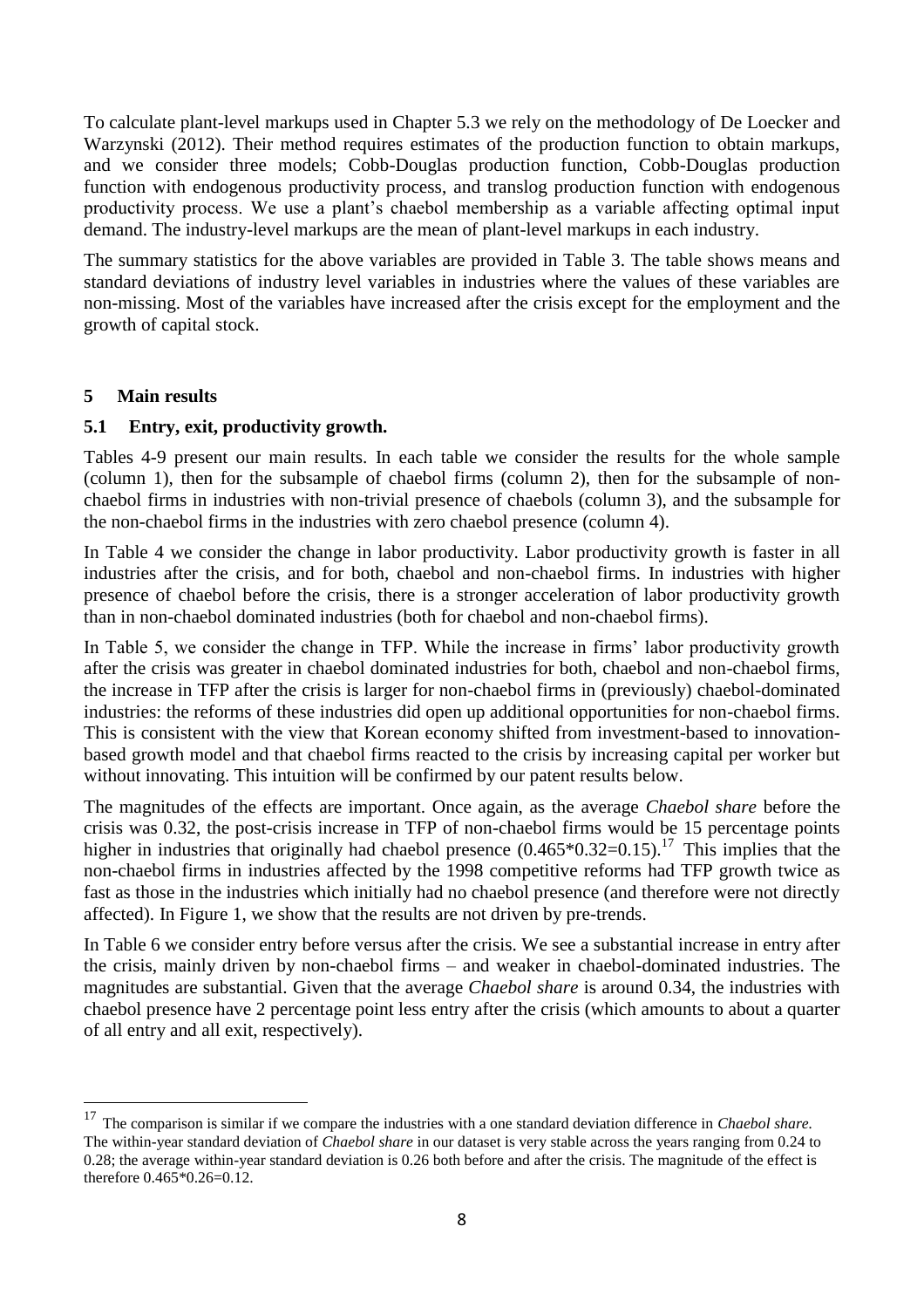In Table 7 we see that exit also increased after the crisis, but this mainly concerns non-chaebol firms in industries not dominated by the chaebols before the crisis. In Tables 8 and 9 we compare the evolution of employment and capital stock (as well as capital investment proxied by the change in capital stock) between before and after the crisis. We find substantial reallocation of both capital and labor after the crisis from chaebol to non-chaebol firms in industries previously dominated by chaebols.

## **5.2 Patents**

In addition to the analysis of productivity, we also study patenting by firms. The results are presented in Table 10. The sample is much smaller due to a different industry classification and to the fact that only 128 industries have non-trivial patenting activity (including only 97 industries with non-trivial pre-crisis chaebol presence). In these industries, patenting activity has been growing steadily both before and after the crisis (Figure 2). This implies the need to control for a linear time trend.

Table 10 presents the results controlling for the linear time trend, the post crisis dummy and the interaction of the dummy with the trend. This specification allows identifying both the jump in patenting activity after the crisis and the change in differences in time trends of patenting activity before and after the crisis. We find that for the whole sample of firms, the linear trend is positive and significant. However, we find a positive shift: after the crisis, the firms on average patent twice as much as after the crisis  $(\exp(0.77)=2.2)$ .

As the second, third and fourth columns show, the results for the whole sample mask an important heterogeneity between chaebol and non-chaebol firms. Before the crisis, chaebol firms had a slightly faster growth of patenting activity over time than their non-chaebol counterparts (9 percent vs. 8 percent per year, respectively). However, after the crisis the situation has changed. Chaebol firms' patenting growth after the crisis slowed down to zero. Also, for the chaebol firms there is no upward shift after the crisis (the coefficient at the Post Crisis dummy is very small and is not significantly different from zero).

On the contrary, the results for the non-chaebol firms show both upward shift and a positive change in the slope of the time trend. The slope of the time trend increases from 8 percent per year before the crisis to 19 percent per year after the crisis; the difference is statistically significant. There is also a 2.5-fold jump in the level of patenting activity of non-chaebol firms after the crisis (the coefficient at the Post Crisis dummy ranges from 0.85 to 0.95; exp(0.9)=2.5).

In Table 11, we examine the heterogeneity of these results with regard to the share of chaebol firms in the industry before the crisis. We add an interaction of the Chaebol share with the linear time trend, with the post crisis dummy, and the triple interaction of the Chaebol share with the dummy and the trend. For the non-chaebol firms, the coefficients at the interactions of Chaebol share with the post crisis dummy and the triple interaction are positive (thus in line with the conjecture that the results are stronger in industries previously dominated by chaebols); they are however not significant, likely due to a small sample size. There are however interesting findings for the chaebol firms (and therefore for the whole sample). Before the crisis was a faster growth of patenting activity by chaebol firms in industries dominated by chaebols (the coefficient at the interaction of Chaebol share with time trend is positive and statistically significant). However, after the crisis this effect was actually fully reversed: the coefficient at the triple interaction is negative, significant and larger in magnitude than the coefficient before the crisis. Therefore after the crisis, chaebol firms in industries previously dominated by chaebols had slower growth in patenting activity than before the crisis.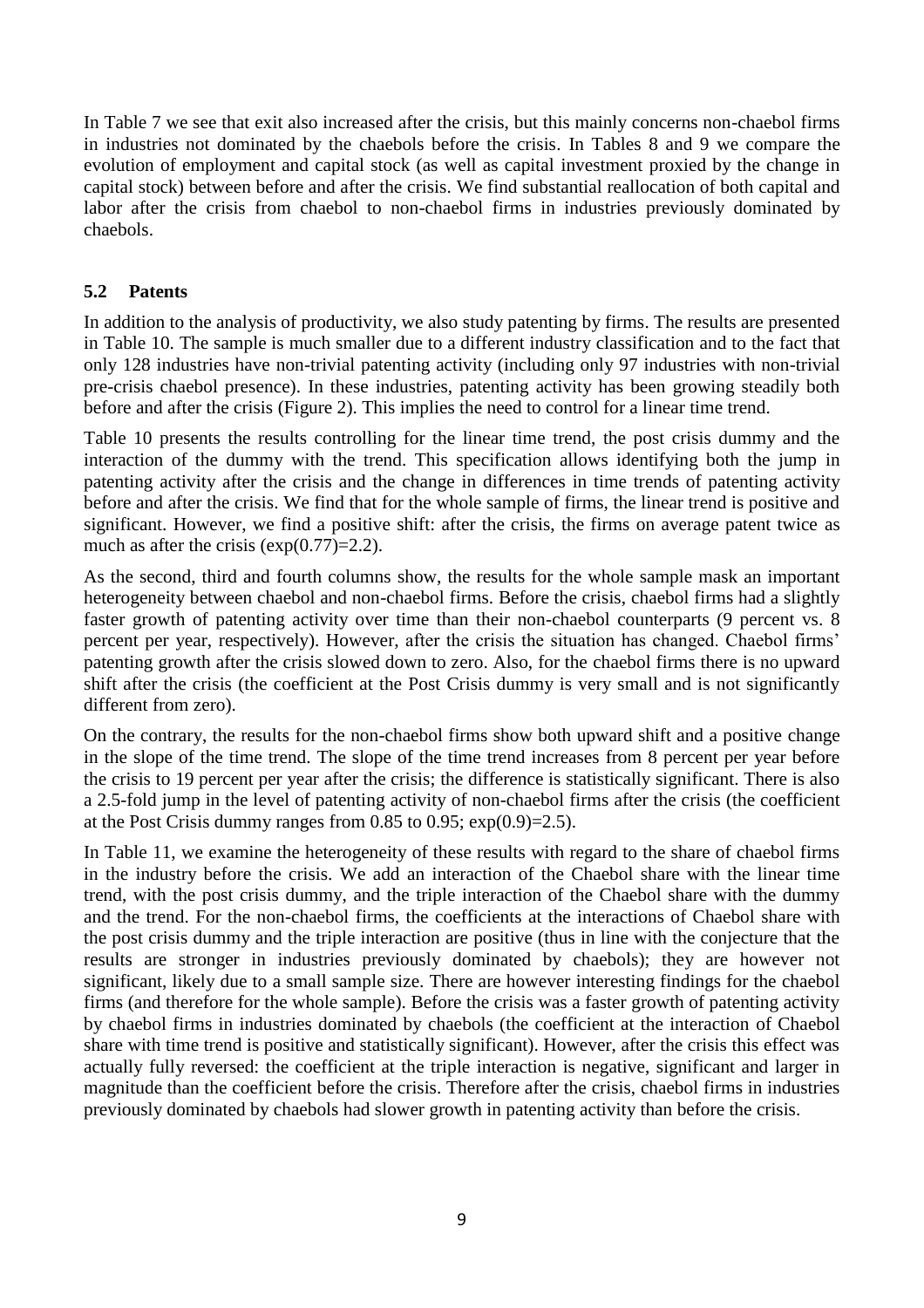# **5.3 Markups**

We have followed De Loecker & Warzynski (2012) methodology to calculate firm-level markups. We use three models: Cobb-Douglas production function, Cobb-Douglas production function with endogenous productivity process, and translog production function with endogenous productivity process. Our preferred specification is the one using Cobb-Douglas production function with endogenous productivity process – as we assume Cobb-Douglas production function elsewhere. The results from the other two specifications are similar.

In Figure 3 we show the time trends for markups for chaebol and non-chaebol firms in industries with pre-crisis chaebol share above and below its median. These graphs show that all Korean manufacturing industries had very high markups (ranging from 2 to 6).<sup>18</sup> Second, the chaebol firms had much higher markups (both before and after the crisis) than their non-chaebol counterparts. Finally – consistent with our story – the markups were increasing before the crisis but started to decrease after the crisis.

Table 12 presents the regression results, separately for chaebol and non-chaebol firms. We find that both chaebol and non-chaebol firms increased their markups after the crisis. However, the increase in markups of chaebol firms was different in industries with higher pre-crisis chaebol share and other industries. The increase in markups of chaebol firms was fully explained by industries less dominated by chaebol firms before the crisis (which were less affected by reforms). In the industries previously dominated by chaebols, the increase in markups for chaebol firms was not statistically different from zero, whereas the increase in markups of non-chaebol firms was positive and significant in all industries; there is no difference between the increase in markups between industries with high and low chaebol presence.

Why did markups increase after the crisis in the non-chaebol firms? The first potential explanation could be a survivor bias – the firms with high markups may be more likely to survive the crisis. In Table 13 we present results separately for the panel of surviving firms. If the increase in markup were fully due to the survivor bias, we should have observed zero increase of markups for surviving firms. This is not what we find in Table 13. While coefficients are smaller (so there is certain survivor bias), they are still qualitatively similar to those in Table 12. Therefore, the crisis has indeed resulted in higher markups for surviving firms (except for chaebol firms in industries previously dominated by chaebols; these industries were more affected by the 1998 anti-chaebol reforms).

The other explanation for the evolution of markups in non-chaebol firms, is the innovation activity of these firms. As shown in the previous section, the non-chaebol firms increased patenting after the crisis in all industries – which is consistent with post-crisis increase in their markup. At the same time, patenting activity of chaebol firms was strikingly different in industries previously dominated by chaebols and other industries – also in line with the evolution of their markups.

# **6. Conclusion**

In this paper we analyzed firm dynamics in Korea before and after the 1997-98 Asian crisis and procompetitive reforms that reduced the dominance of chaebols. We found that in industries that were dominated by chaebols before the crisis, labor productivity and TFP of non-chaebol firms increased markedly after the reforms (relative to other industries). However while labor productivity increased

<sup>18</sup> <sup>18</sup> Markups are generally higher in industries with lower chaebol share. The cross-industry comparison of markup levels is not very informative as it is driven by the differences in the industry-specific ratios in fixed vs. variable costs. In all regressions we control for industry dummies.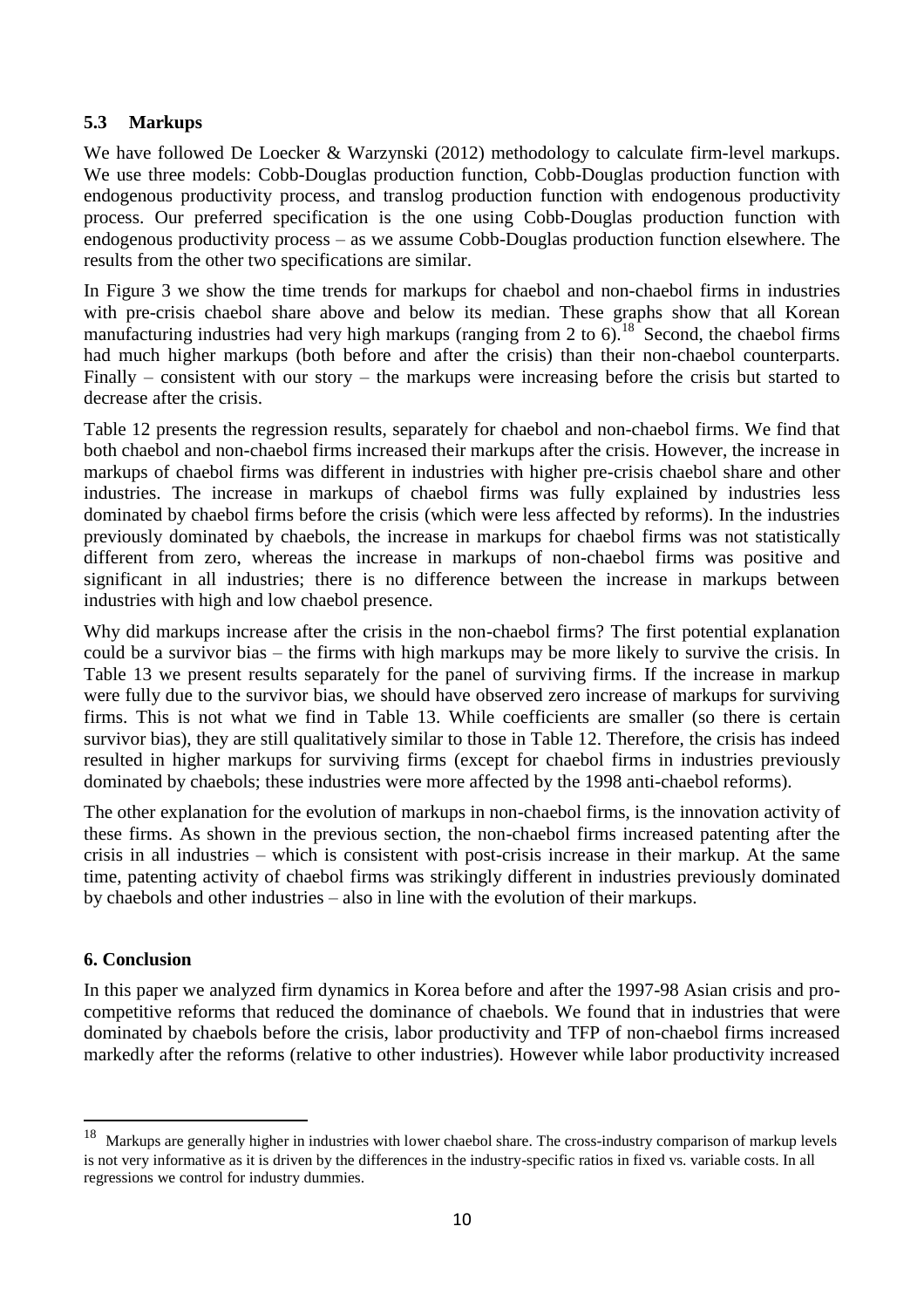for both, chaebol and non-chaebol firms and to similar extent, the increase in TFP after the crisis was larger for non-chaebol firms in (previously) chaebol-dominated industries.

Furthermore, we found that entry of non-chaebol firms increased significantly in all industries after the reform. Finally, after the crisis, the non-chaebol firms also significantly increased their patenting activity (relative to non-chaebol firms). These results are in line with a neo-Schumpeterian view of a transition from investment-based growth to more innovation-based growth as the crisis weakened chaebols' power.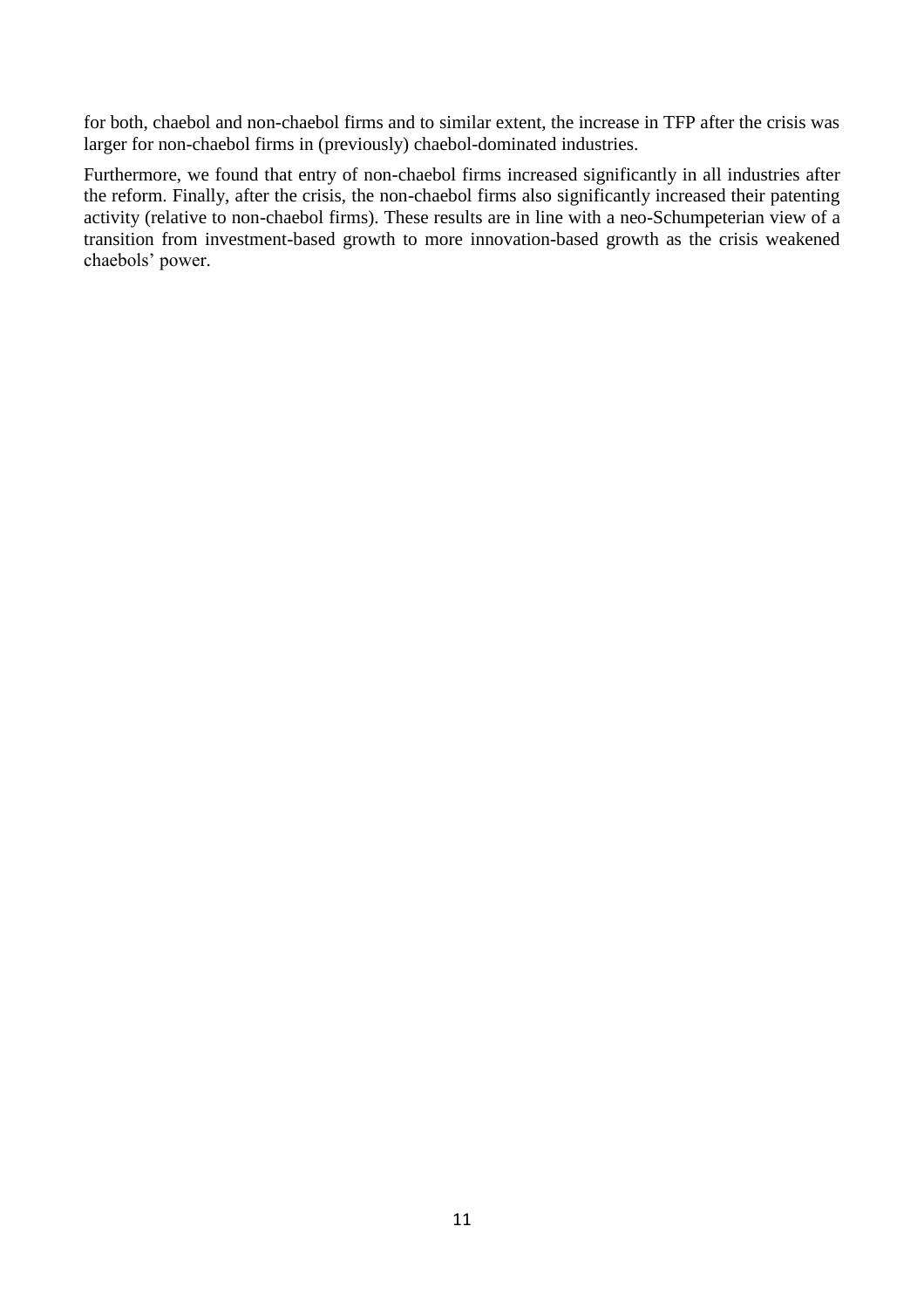### **References**

Aghion P, Howitt P. (1992) "A Model of Growth through Creative Destruction," Econometrica 60(2), 323-351.

Aghion, Philippe, Ufuk Akcigit, and Peter Howitt. 2014. "What Do We Learn From Schumpeterian Growth Theory?" In Handbook of Economic Growth. Edited by P. Aghion and S. Durlauf. Vol. 2, 515-563. Amsterdam, Elsevier.

[Asturias,](http://www.nber.org/people/jose_asturias) Jose, [Sewon Hur,](http://www.nber.org/people/sewon_hur) [Timothy J. Kehoe,](http://www.nber.org/people/timothy_kehoe) [Kim J. Ruhl](http://www.nber.org/people/kim_ruhl) (2017) "Firm Entry and Exit and Aggregate Growth." NBER Working Paper 23202.

Borensztein, Eduardo, and Jong-Wha Lee (2005) "Financial reform and the efficiency of credit allocation in Korea." Journal of Policy Reform 8:1, 55-68.

Borensztein, Eduardo, and Jong-Wha Lee (2002) "Financial crisis and credit crunch in Korea: evidence from firm-level data." Journal of Monetary Economics 49: 853–875.

Chang, Sea-Jin (2003). Financial Crisis and Transformation of Korean Business Groups. Cambridge University Press.

De Loecker, Jan and Frederic Warzynski (2012). "Markups and Firm-Level Export Status." American Economic Review 102(6): 2437–2471.

Eeckhout, Jan and Jan De Loecker (2018). "Global Market Power." CEPR Discussion Paper 13009.

Gill, Indermit, and Homi Kharas. 2007. "An East Asian Renaissance: Ideas for Economic Growth." World Bank, Washington, DC.

Haggard, Stephen, Wonhyuk Lim, and Euysung Kim (2003). Economic Crisis and Corporate Restructuring in Korea: Reforming the Chaebol. Cambridge University Press.

Hahn, C. (2000), "Entry, Exit, and Aggregate Productivity Growth: Micro Evidence on Korean Manufacturing", OECD Economics Department Working Papers, No. 272, OECD Publishing, Paris.

Hemous, David, and Morten Olsen (2018). "Long-Term Relationships: Static Gains and Dynamic Inefficiencies." Journal of the European Economic Association 16(2): 383–435.

Hong, Kiseok, Jong-Wha Lee, and Young Soo Lee (2007). "Investment by Korean conglomerates before and after the crisis." Japan and the World Economy 19: 347–373.

IMF (1997a). "Republic of Korea – IMF Standby Agreement: Summary of Economic Program." International Monetary Fund Press-Release, December 5, 1997.

IMF (1997b). Press Conference of Stanley Fischer. International Monetary Fund Press-Release, December 5, 1997.

Kim, Minho, Jiyoon Oh, and Yongseok Shin (2017). "Misallocation and Manufacturing TFP in Korea, 1982-2007" Federal Reserve Bank of St. Louis Review 99(2), pp. 233-44.

Klette, Tor Jakob and Samuel Kortum (2004) "Innovating Firms and Aggregate Innovation." Journal of Political Economy, Vol. 112, No. 5, pp. 986-1018

Lane, Nathaniel (2017) "Manufacturing Revolutions. Industrial Policy and Networks in South Korea." Mimeo, Monash University.

Minetti, Raoul and Sung-Guan Yun, 2015. ["Institutions, Bailout Policies, and Bank Loan](https://ideas.repec.org/a/oup/revfin/v19y2015i6p2223-2275..html)  [Contracting: Evidence from Korean Chaebols,](https://ideas.repec.org/a/oup/revfin/v19y2015i6p2223-2275..html)" [Review of Finance,](https://ideas.repec.org/s/oup/revfin.html) European Finance Association, vol. 19(6), pages 2223-2275.

OECD (2000). OECD Economic Surveys: Korea. OECD Publishing, Paris.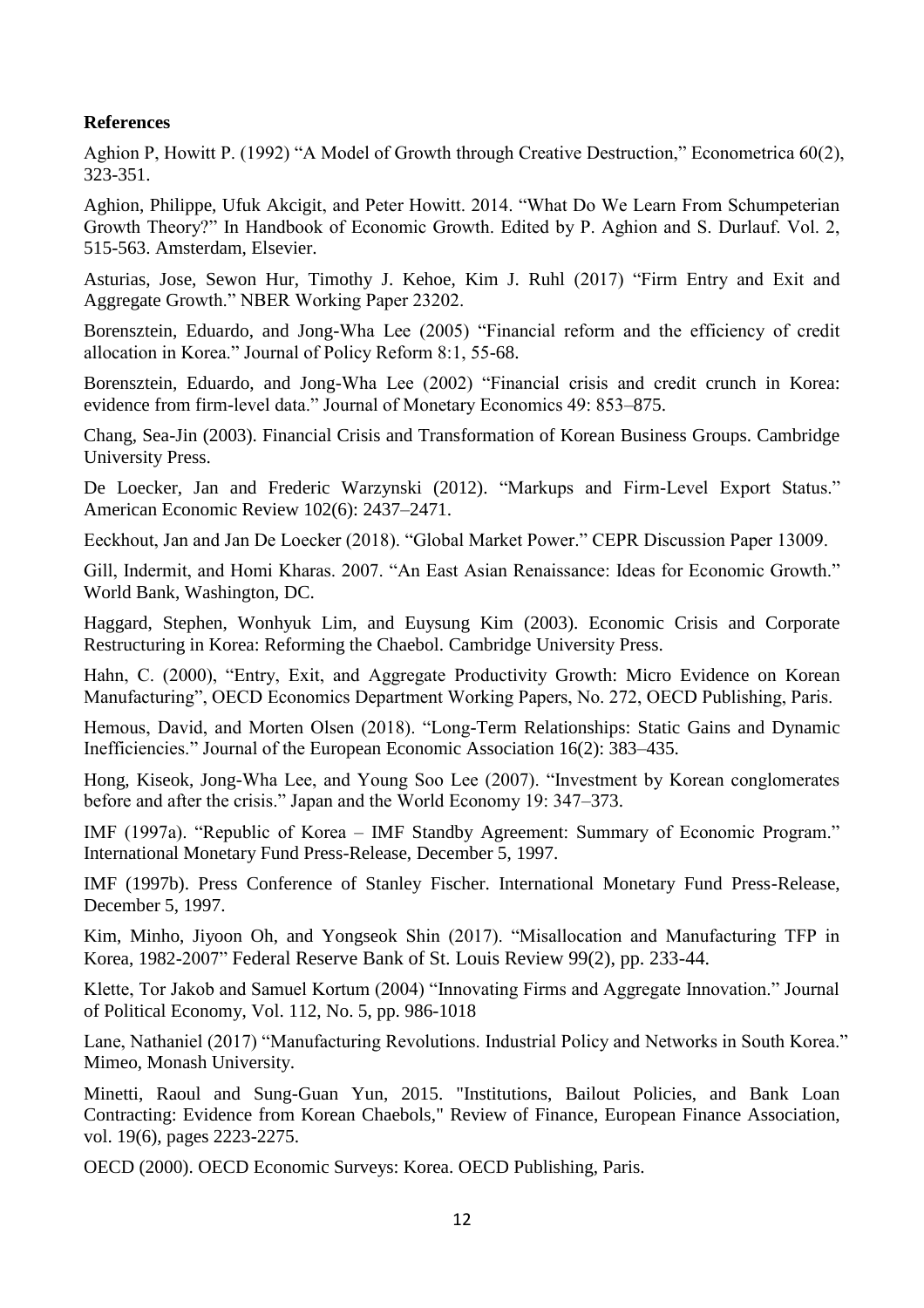Rajan, R., Servaes, H., Zingales, L., 2000. "The cost of diversity: The diversification discount and inefficient investment." Journal of Finance 55, 35-80.

Rajan, R., Zingales, L. (1998) "Financial Dependence and Growth." American Economic Review, Vol. 88, No. 3, pp. 559-86.

Shin, Kwangshik (2003). "Competition Law and Policy." In Haggard, S., Lim, W. and Kim, E., eds, Economic Crisis and Corporate Restructuring in Korea: Reforming the Chaebol. Cambridge University Press.

Wei, Shang-Jin, Zhuan Xie, and Xiaobo Zhang (2017). "From "Made in China" to "Innovated in China": Necessity, Prospect, and Challenges." Journal of Economic Perspectives 31(1), pp. 49-70.

World Bank (1999) "Republic of Korea: Establishing a New Foundation for Sustained Growth." World Bank Report No. 19595 KO. Washington, DC.

Yun, Mikyung (2003). "Foreign Direct Investment and Corporate Restructuring After the Crisis." In Haggard, S., Lim, W. and Kim, E., eds, Economic Crisis and Corporate Restructuring in Korea: Reforming the Chaebol. Cambridge University Press.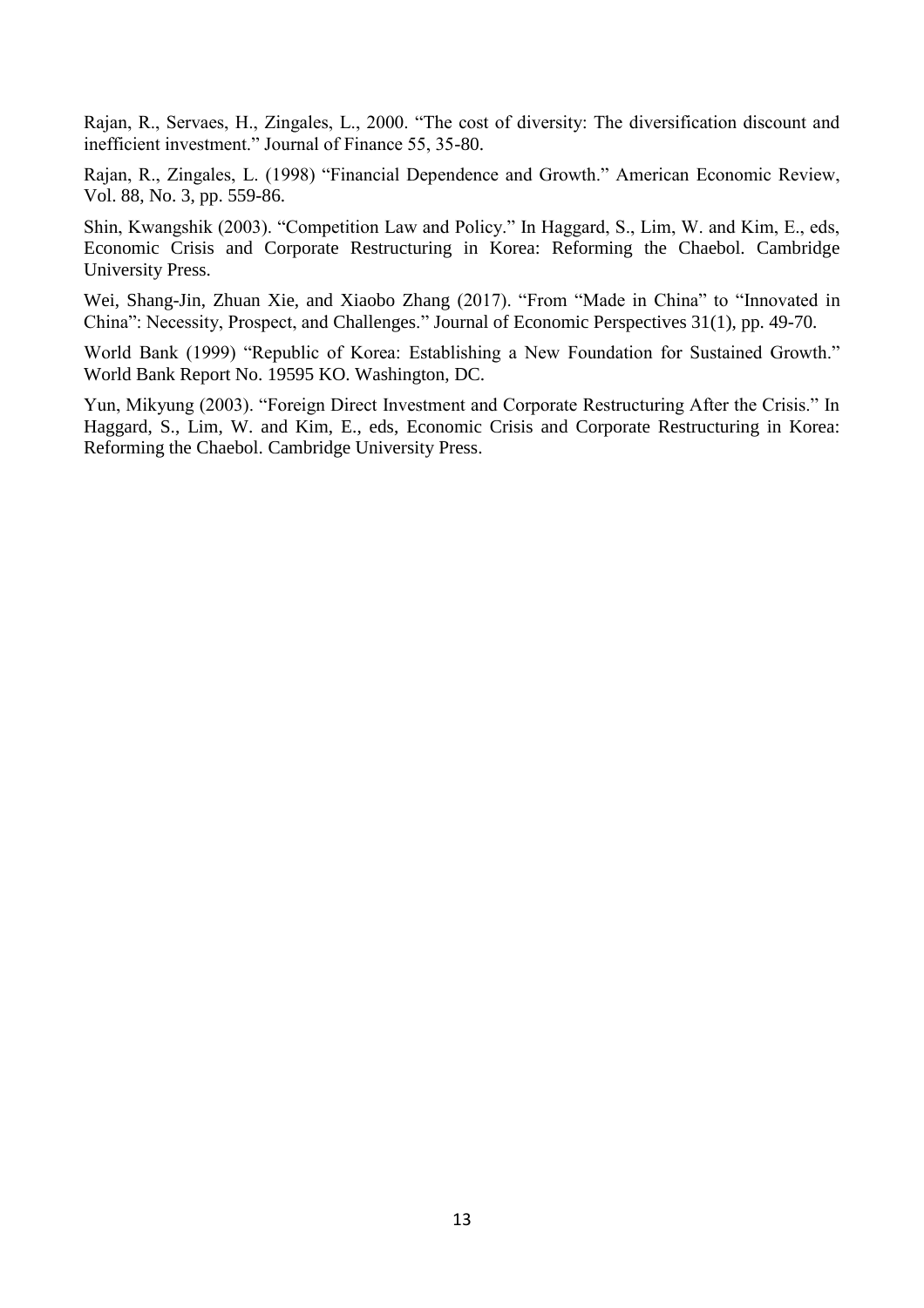# **Tables**

| Rank           | 1992                                     | 1993                                       | 1994                                       | 1995                                       | 1996                                       | 1997          |
|----------------|------------------------------------------|--------------------------------------------|--------------------------------------------|--------------------------------------------|--------------------------------------------|---------------|
| 1              | Hyundai                                  | Hyundai                                    | Hyundai                                    | Hyundai                                    | Hyundai                                    | Hyundai       |
| $\overline{c}$ | Daewoo                                   | Samsung                                    | Daewoo                                     | Samsung                                    | Samsung                                    | Samsung       |
| $\overline{3}$ | Samsung                                  | Daewoo                                     | Samsung                                    | Daewoo                                     | LG                                         | LG            |
| $\overline{4}$ | LG                                       | LG                                         | LG                                         | LG                                         | Daewoo                                     | Daewoo        |
| 5              | Ssangyong                                | <b>SK</b>                                  | <b>SK</b>                                  | <b>SK</b>                                  | <b>SK</b>                                  | <b>SK</b>     |
| $\sqrt{6}$     | Hanjin                                   | Hanjin                                     | Hanjin                                     | Ssangyong                                  | Ssangyong                                  | Ssangyong     |
| $\overline{7}$ | <b>SK</b>                                | Ssangyong                                  | Ssangyong                                  | Hanjin                                     | Hanjin                                     | Hanjin        |
| $8\,$          | Hanwha                                   | Kia                                        | Kia                                        | Kia                                        | Kia                                        | Kia           |
| 9              | Daelim                                   | Hanwha                                     | Hanwha                                     | Hanwha                                     | Hanwha                                     | Hanwha        |
| 10             | Lotte                                    | Lotte                                      | Lotte                                      | Lotte                                      | Lotte                                      | Lotte         |
| 11             | Donga                                    | Kumho                                      | Kumho                                      | Kumho                                      | Kumho                                      | Kumho         |
| 12             | Hanil                                    | Daelim                                     | Daelim                                     | Doosan                                     | Doosan                                     | Halla         |
| 13             | Kia                                      | Doosan                                     | Doosan                                     | Daelim                                     | Daelim                                     | Donga         |
| 14             | Doosan                                   | Donga                                      | Donga                                      | Donga                                      | Hanbo                                      | Doosan        |
| 15             | Pan Ocean                                | Hanil                                      | Hyosung                                    | Halla                                      | Donga                                      | Daelim        |
| 16             | Hyosung                                  | Hyosung                                    | Hanil                                      | Dongkuk Steel                              | Halla                                      | Hansol        |
| 17             | Dongkuk Steel                            | Dongkuk Steel                              | Halla                                      | Hyosung                                    | Hyosung                                    | Hyosung       |
| 18             | Sammi                                    | Sammi                                      | Dongkuk Steel                              | Hanbo                                      | Dongkuk Steel                              | Dongkuk Steel |
| 19             | Hanyang                                  | Halla                                      | Sammi                                      | Tongyang                                   | Jinro                                      | Jinro         |
| 20             | Kukdong<br>Engineering &<br>Construction | Hanyang                                    | Tongyang                                   | Hanil                                      | Kolon                                      | Kolon         |
| 21             | Kolon                                    | Tongyang                                   | Kolon                                      | Kolon                                      | Tongyang                                   | Kohap         |
| 22             | Kumho                                    | Kolon                                      | Jinro                                      | Kohap                                      | Hansol                                     | Dongbu        |
| 23             | Dongbu                                   | Jinro                                      | Kohap                                      | Jinro                                      | Dongbu                                     | Tongyang      |
| 24             | Kohap                                    | Dongbu                                     | Woosung<br>Construction                    | Haitai                                     | Kohap                                      | Haitai        |
| 25             | Hanbo                                    | Kohap                                      | Dongbu                                     | Sammi                                      | Haitai                                     | Newcore       |
| 26             | Haitai                                   | Kukdong<br>Engineering $&$<br>Construction | Haitai                                     | Dongbu                                     | Sammi                                      | Anam          |
| 27             | Daesang                                  | Woosung<br>Construction                    | Kukdong<br>Engineering $&$<br>Construction | Woosung<br>Construction                    | Hanil                                      | Hanil         |
| 28             | Samwhan<br>Corporation                   | Haitai                                     | Hanbo                                      | Kukdong<br>Engineering $&$<br>Construction | Kukdong<br>Engineering $&$<br>Construction | Keopyung      |
| 29             | Halla                                    | <b>Byuksan</b>                             | Daesang                                    | <b>Byuksan</b>                             | Newcore                                    | Daesang       |
| 30             | Woosung<br>Construction                  | Daesang                                    | <b>Byuksan</b>                             | Daesang                                    | Byuksan                                    | Shinho        |

**Table 1. List of 30 largest business groups (chaebol groups) from 1992 to 2003.**

(continued)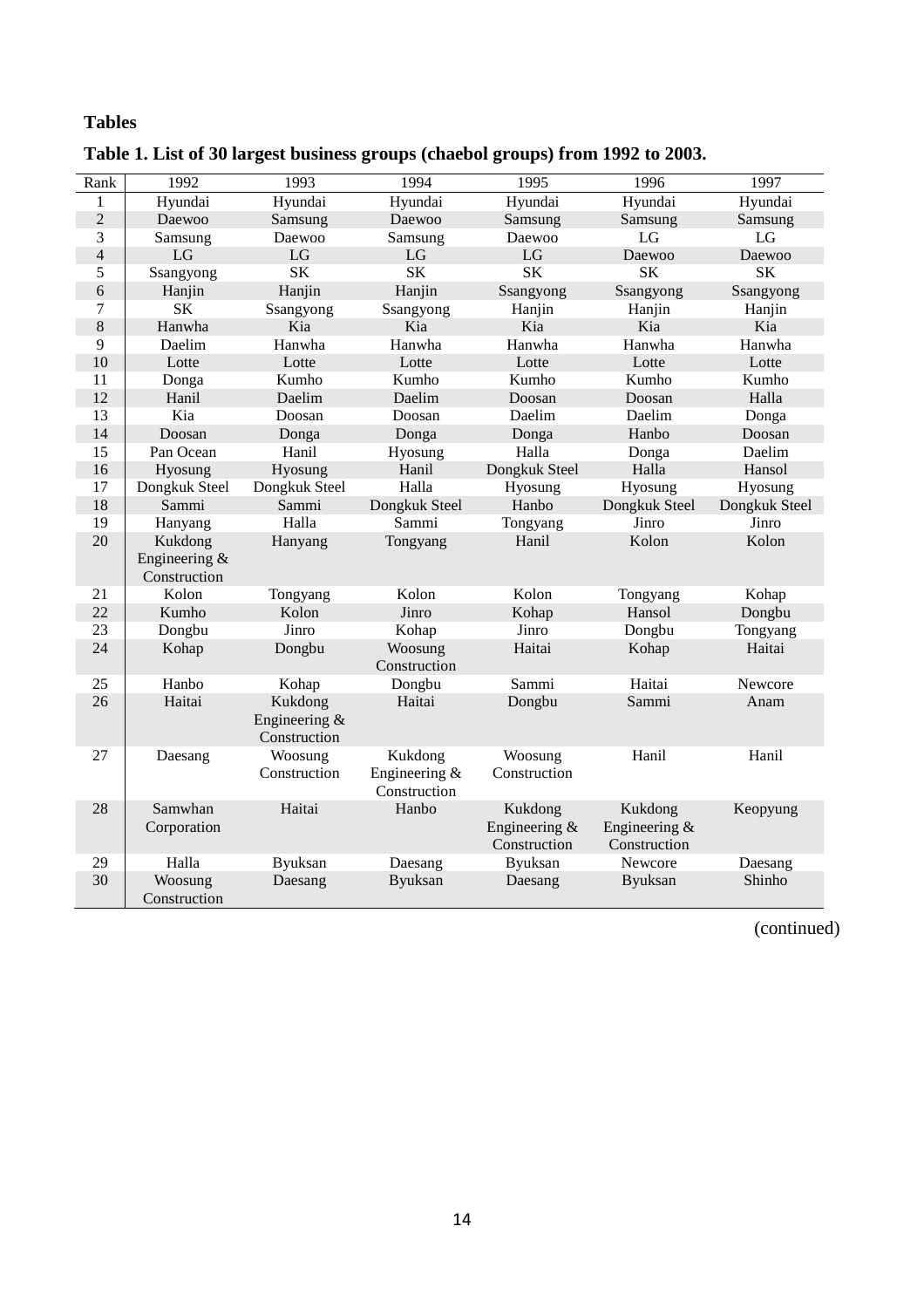| Rank           | 1998                  | 1999                  | 2000                              | 2001                               | 2002                              | 2003                                              |
|----------------|-----------------------|-----------------------|-----------------------------------|------------------------------------|-----------------------------------|---------------------------------------------------|
| 1              | Hyundai               | Hyundai               | Hyundai                           | Samsung                            | <b>Samsung</b>                    | Samsung                                           |
| $\sqrt{2}$     | Samsung               | Daewoo                | Samsung                           | Hyundai                            | LG                                | LG                                                |
| 3              | Daewoo                | Samsung               | LG                                | LG                                 | <b>SK</b>                         | <b>SK</b>                                         |
| $\overline{4}$ | LG                    | LG                    | <b>SK</b>                         | <b>SK</b>                          | Hyundai                           | Hyundai                                           |
|                |                       |                       |                                   |                                    | <b>Motors</b>                     | <b>Motors</b>                                     |
| 5              | <b>SK</b>             | <b>SK</b>             | Hanjin                            | Hyundai<br><b>Motors</b>           | Hanjin                            | <b>KT</b>                                         |
| 6              | Hanjin                | Hanjin                | Lotte                             | Hanjin                             | <b>POSCO</b>                      | Hanjin                                            |
| 7              | Ssangyong             | Ssangyong             | Daewoo                            | <b>POSCO</b>                       | Lotte                             | Lotte                                             |
| $\,8\,$        | Hanwha                | Hanwha                | Kumho                             | Lotte                              | Hyundai                           | <b>POSCO</b>                                      |
| 9              | Kumho                 | Kumho                 | Hanwha                            | Kumho                              | Kumho                             | Hanwha                                            |
| 10             | Donga                 | Lotte                 | Ssangyong                         | Hanwha                             | Hyundai Heavy<br>Industries       | Hyundai Heavy<br>Industries                       |
| 11             | Lotte                 | Donga                 | Hansol                            | Doosan                             | Hanwha                            | Hyundai                                           |
| 12             | Halla                 | Hansol                | Doosan                            | Ssangyong                          | Doosan                            | Kumho                                             |
| 13             | Daelim                | Doosan                | Hyundai                           | Hyundai                            | Dongbu                            | Doosan                                            |
|                |                       |                       | Oilbank                           | Oilbank                            |                                   |                                                   |
| 14             | Doosan                | Daelim                | Donga                             | Hansol                             | Hyundai<br>Oilbank                | Dongbu                                            |
| 15             | Hansol                | Dongkuk Steel         | Dongkuk Steel                     | Dongbu                             | Hyosung                           | Hyosung                                           |
| 16             | Hyosung               | Dongbu                | Hyosung                           | Daelim                             | Daelim                            | Shinsegae                                         |
| 17             | Kohap                 | Halla                 | Daelim                            | Tongyang                           | Kolon                             | Daelim                                            |
| 18             | Kolon                 | Kohap                 | S-Oil                             | Hyosung                            | CJ                                | CJ                                                |
| 19             | Dongkuk Steel         | Hyosung               | Dongbu                            | CJ                                 | Dongkuk Steel                     | Tongyang                                          |
| 20             | Dongbu                | Kolon                 | Kolon                             | Kolon                              | Hanaro<br>Telecom                 | Kolon                                             |
| 21             | Anam                  | Tongyang              | Tongyang                          | Dongkuk Steel                      | Hansol                            | KT&G                                              |
| 22             | Jinro                 | Jinro                 | Kohap                             | Hyundai<br>Development<br>Company  | Shinsegae                         | Hanaro<br>Telecom                                 |
| 23             | Tongyang              | Anam                  | CJ                                | Hanaro<br>Telecom                  | Tongyang                          | Dongkuk Steel                                     |
| 24             | Haitai                | Haitai                | Daewoo<br>Electronics             | Shinsegae                          | Hyundai<br>Department<br>Store    | Hyundai<br>Department<br><b>Store</b>             |
| 25             | Shinho                | Saehan                | Hyundai<br>Development<br>Company | Youngpoong                         | Hyundai<br>Development<br>Company | Hansol                                            |
| 26             | Daesang               | Kangwon<br>Industries | Anam                              | Hyundai<br>Department<br>Store     | Youngpoong                        | Daewoo<br>Shipbuilding &<br>Marine<br>Engineering |
| 27             | Newcore               | Daesang               | Saehan                            | Oriental<br>Chemical<br>Industries | Daesang                           | Daewoo<br><b>Motors</b>                           |
| 28             | Keopyung              | CJ                    | Jinro                             | Daewoo<br>Electronics              | Dongwon                           | Hyundai<br>Development<br>Company                 |
| 29             | Kangwon<br>Industries | Shinho                | Shinsegae                         | Taekwang<br>Industry               | Taekwang<br>Industry              | Youngpoong                                        |
| $30\,$         | Saehan                | Samyang               | Youngpoong                        | Kohap                              | <b>KCC</b>                        | <b>KCC</b>                                        |

Notes: Rankings are based on the total asset values of affiliated firms. The list is based on the current names of chaebols. For example, LG has been known as Lucky Goldstar before 1994, and SK was known as Sunkyung before 1997. From 2002, public enterprises were included in the designation of large business groups by Fair Trade Commission. This list excludes public enterprises. Some chaebols were divided into several groups sharing the common name primarily due to the inheritance to the founder's offspring. For example, Hyundai Motors, Hyundai Oilbank, Hyundai Development Company, and Hyundai Department Store were separated from Hyundai after the death of its founder, Ju-Young Chung in 2001.

Source: Korea Federal Trade Commission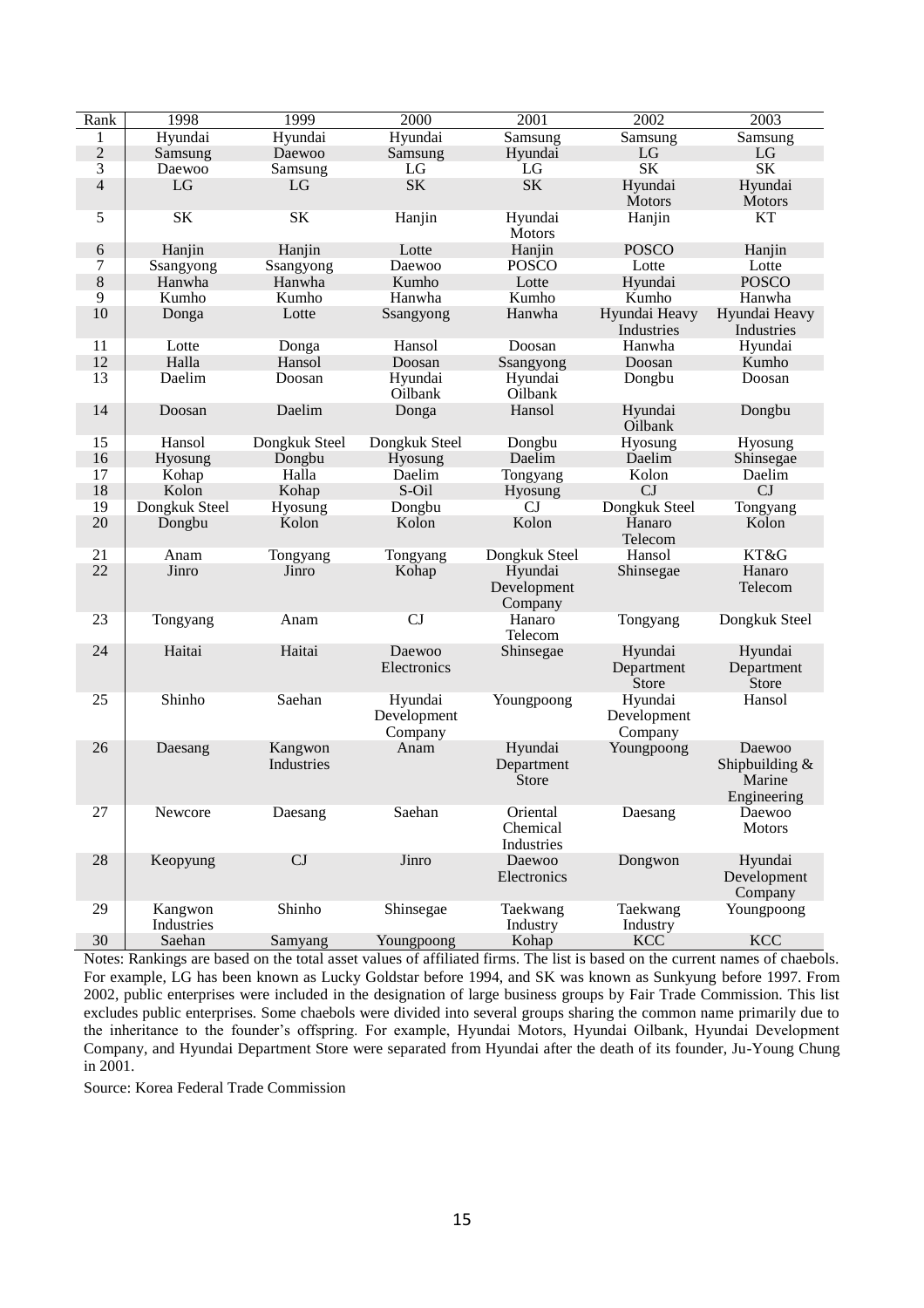|                                                                                                                     | 1992-<br>2003   | 1992          | 1993          | 1994          | 1995          | 1996          | 1997          | 1998          | 1999          | 2000          | 2001          | 2002          | 2003          |
|---------------------------------------------------------------------------------------------------------------------|-----------------|---------------|---------------|---------------|---------------|---------------|---------------|---------------|---------------|---------------|---------------|---------------|---------------|
| <b>Chaebol firms and plants</b>                                                                                     |                 |               |               |               |               |               |               |               |               |               |               |               |               |
| - Number of chaebol firms                                                                                           | 2,620           | 229           | 238           | 233           | 232           | 236           | 279           | 269           | 239           | 163           | 178           | 162           | 162           |
| - Number of chaebol firms<br>identified in the micro data<br>(% of total number of<br>chaebol firms)                | 2,058<br>(78.5) | 179<br>(78.2) | 189<br>(79.4) | 185<br>(79.4) | 185<br>(79.7) | 184<br>(78.0) | 212<br>(76.0) | 200<br>(74.3) | 186<br>(77.8) | 136<br>(83.4) | 142<br>(79.8) | 131<br>(80.9) | 129<br>(79.6) |
| - Number of chaebol<br>plants identified in the<br>micro data (% of total<br>number of plants in the<br>micro data) | 4,455<br>(0.39) | 269<br>(0.35) | 309<br>(0.34) | 315<br>(0.34) | 342<br>(0.35) | 375<br>(0.38) | 427<br>(0.46) | 424<br>(0.53) | 459<br>(0.50) | 346<br>(0.35) | 391<br>(0.37) | 408<br>(0.37) | 390<br>(0.34) |
| - Sales share of chaebol<br>plants in all industries (%)                                                            | 33.9            | 27.5          | 28.8          | 29.7          | 31.8          | 32.3          | 35.4          | 35.9          | 37.6          | 34.8          | 35.5          | 34.2          | 34.6          |
| <b>Industries with chaebol</b><br>plants                                                                            |                 |               |               |               |               |               |               |               |               |               |               |               |               |
| - Share of industries with<br>chaebol plants (%)                                                                    | 29.0            | 22.9          | 24.8          | 26.5          | 26.7          | 29.4          | 30.7          | 29.6          | 31.4          | 28.2          | 30.9          | 34.2          | 32.6          |
| - Mean of chaebol sales<br>share in industries with<br>chaebol plants (%)                                           | 31.2            | 32.1          | 32.2          | 33.8          | 34.4          | 31.5          | 32.7          | 31.6          | 30.9          | 29.8          | 29.7          | 28.5          | 28.9          |

# **Table 2. Summary statistics of chaebol plants and industries with chaebol plants.**

Note: Industries are defined by the  $8<sup>th</sup>$  KSIC, up to 5-digit.

Source: Authors' own calculation based on the data from OPNI, Fair Trade Commission, Mining and Manufacturing Survey, and various other data sources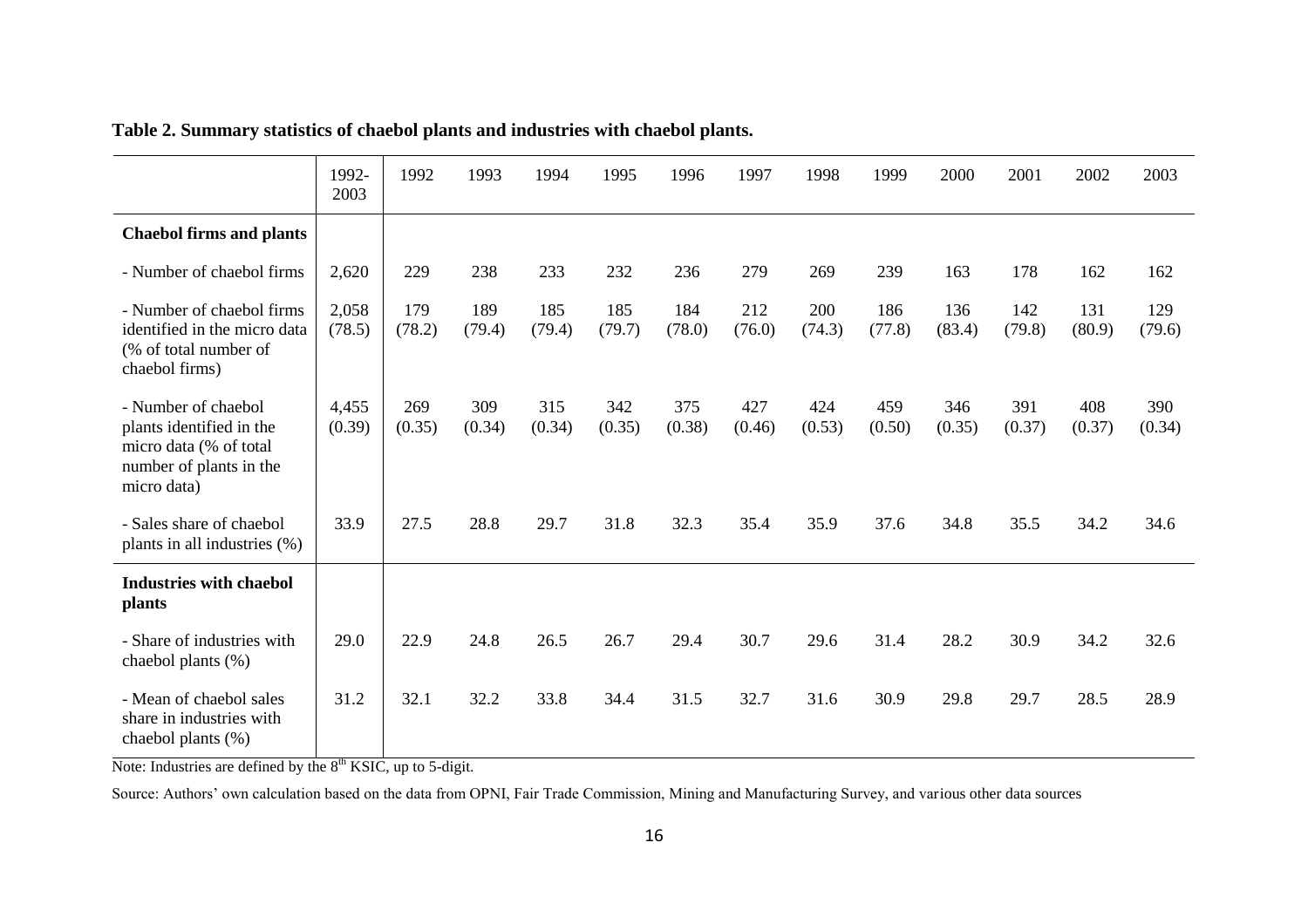|                             |                | Mean            |                |                 |                       | Standard deviation |                |                 |                |                 |                       |                 |
|-----------------------------|----------------|-----------------|----------------|-----------------|-----------------------|--------------------|----------------|-----------------|----------------|-----------------|-----------------------|-----------------|
|                             | All plants     |                 | Chaebol plants |                 | Non-chaebol<br>plants |                    | All plants     |                 | Chaebol plants |                 | Non-chaebol<br>plants |                 |
|                             | Pre-<br>crisis | Post-<br>crisis | Pre-<br>crisis | Post-<br>crisis | Pre-<br>crisis        | Post-<br>crisis    | Pre-<br>crisis | Post-<br>crisis | Pre-<br>crisis | Post-<br>crisis | Pre-<br>crisis        | Post-<br>crisis |
| log (Labor productivity)    | 3.849          | 4.220           | 4.626          | 5.206           | 3.801                 | 4.154              | 0.515          | 0.569           | 0.710          | 0.781           | 0.480                 | 0.501           |
| log(TFP)                    | 5.797          | 5.999           | 8.445          | 8.604           | 5.711                 | 5.918              | 0.972          | 0.978           | 1.483          | 1.546           | 0.868                 | 0.883           |
| Share of entering plants    | 0.119          | 0.184           | 0.003          | 0.008           | 0.119                 | 0.180              | 0.114          | 0.154           | 0.021          | 0.036           | 0.111                 | 0.147           |
| Share of exiting plants     | 0.099          | 0.191           | 0.001          | 0.007           | 0.105                 | 0.185              | 0.105          | 0.160           | 0.012          | 0.033           | 0.105                 | 0.155           |
| log (Employment)            | 7.891          | 7.831           | 6.567          | 6.046           | 7.787                 | 7.736              | 1.308          | 1.311           | 1.575          | 1.701           | 1.301                 | 1.321           |
| log (Capital stock)         | 11.566         | 11.911          | 11.393         | 11.496          | 11.396                | 11.727             | 1.505          | 1.533           | 1.859          | 1.932           | 1.418                 | 1.464           |
| Growth of capital stock     | 0.085          | 0.033           | 0.083          | $-0.018$        | 0.084                 | 0.038              | 0.104          | 0.087           | 0.175          | 0.143           | 0.106                 | 0.089           |
| log (Number of new patents) | 2.001          | 3.631           | 0.793          | 1.159           | 1.624                 | 3.308              | 1.827          | 1.995           | 1.738          | 2.262           | 1.506                 | 1.765           |
| Markups (Model 2)           | 2.485          | 2.704           | 4.025          | 4.594           | 2.454                 | 2.640              | 1.052          | 1.191           | 2.653          | 3.025           | 1.024                 | 1.129           |

Notes: Mean and standard deviation were calculated after excluding top and bottom 1% of each variable for the whole sample period, except for the log of total number of new patents. Industries are defined by the 8<sup>th</sup> KSIC, up to 5-digit, except for the log of total number of new patents where industries are defined by the ISIC Rev 4., up to 4digit. Log of total number of new patents is calculated by log (1+Total number of new patents) to accommodate the 0's.

Source: Authors' own calculation based on the data from Mining and Manufacturing Survey and the Orbis Historical.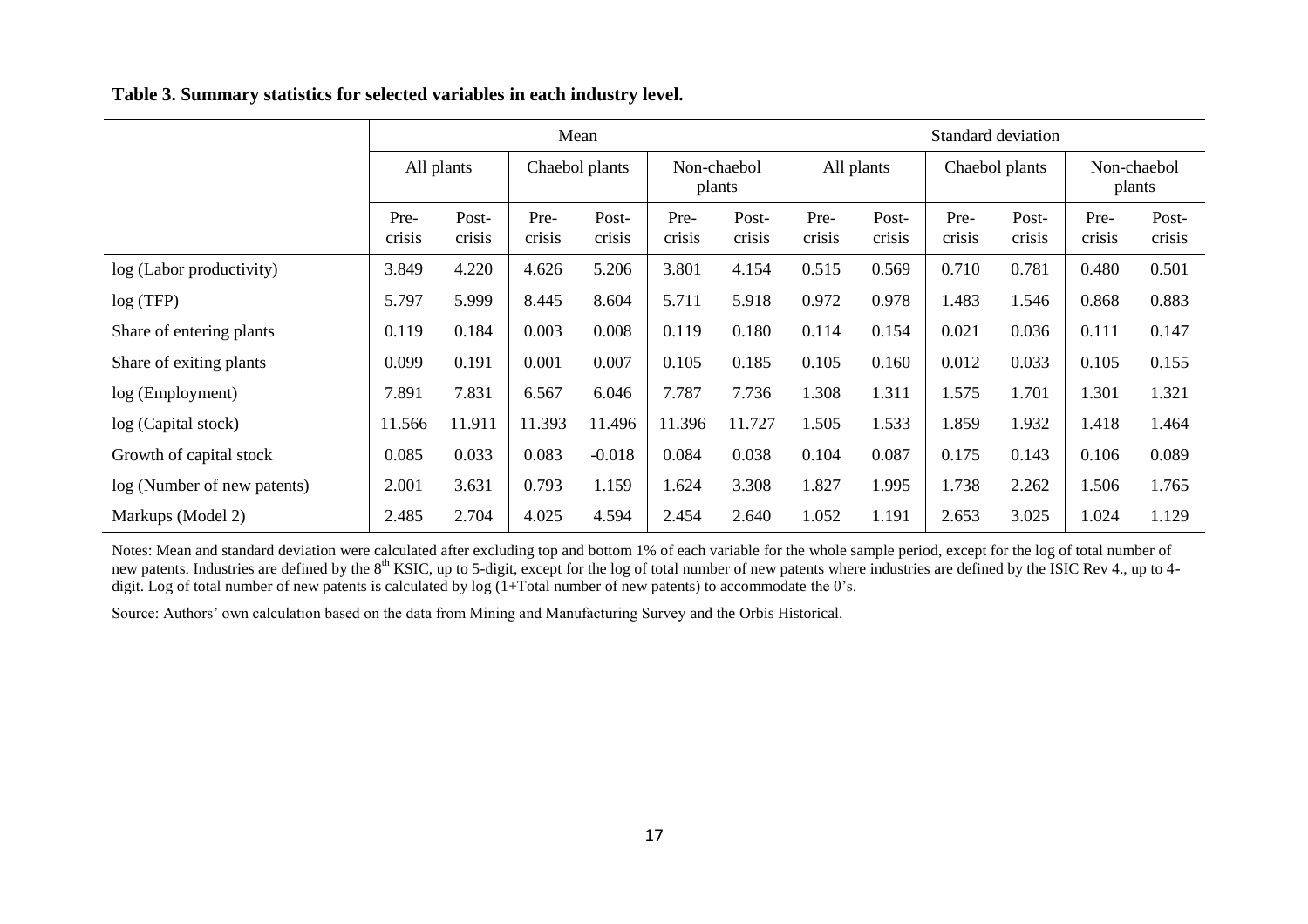| Dependent variable: log (Average labor productivity)                                  |                       |                       |                                                                            |                                                                     |  |  |
|---------------------------------------------------------------------------------------|-----------------------|-----------------------|----------------------------------------------------------------------------|---------------------------------------------------------------------|--|--|
|                                                                                       | All firms             | Chaebol firms         | Non-chaebol<br>firms in<br>industries with<br>non-trivial<br>chaebol share | Non-chaebol<br>firms in<br>industries with<br>zero chaebol<br>share |  |  |
| Post Crisis                                                                           | $0.373***$<br>(0.011) | $0.539***$<br>(0.067) | $0.355***$<br>(0.017)                                                      | $0.347***$<br>(0.014)                                               |  |  |
| Post crisis $\times$ Average<br>Chaebol share in the<br>industry before the<br>crisis | $0.292***$<br>(0.080) | $0.301*$<br>(0.153)   | $0.300***$<br>(0.093)                                                      |                                                                     |  |  |
| # of Observations                                                                     | 5,080                 | 1,463                 | 2,438                                                                      | 2,639                                                               |  |  |
| # of Industries                                                                       | 471                   | 226                   | 227                                                                        | 245                                                                 |  |  |

### **Table 4. Firm dynamics: Labor Productivity.**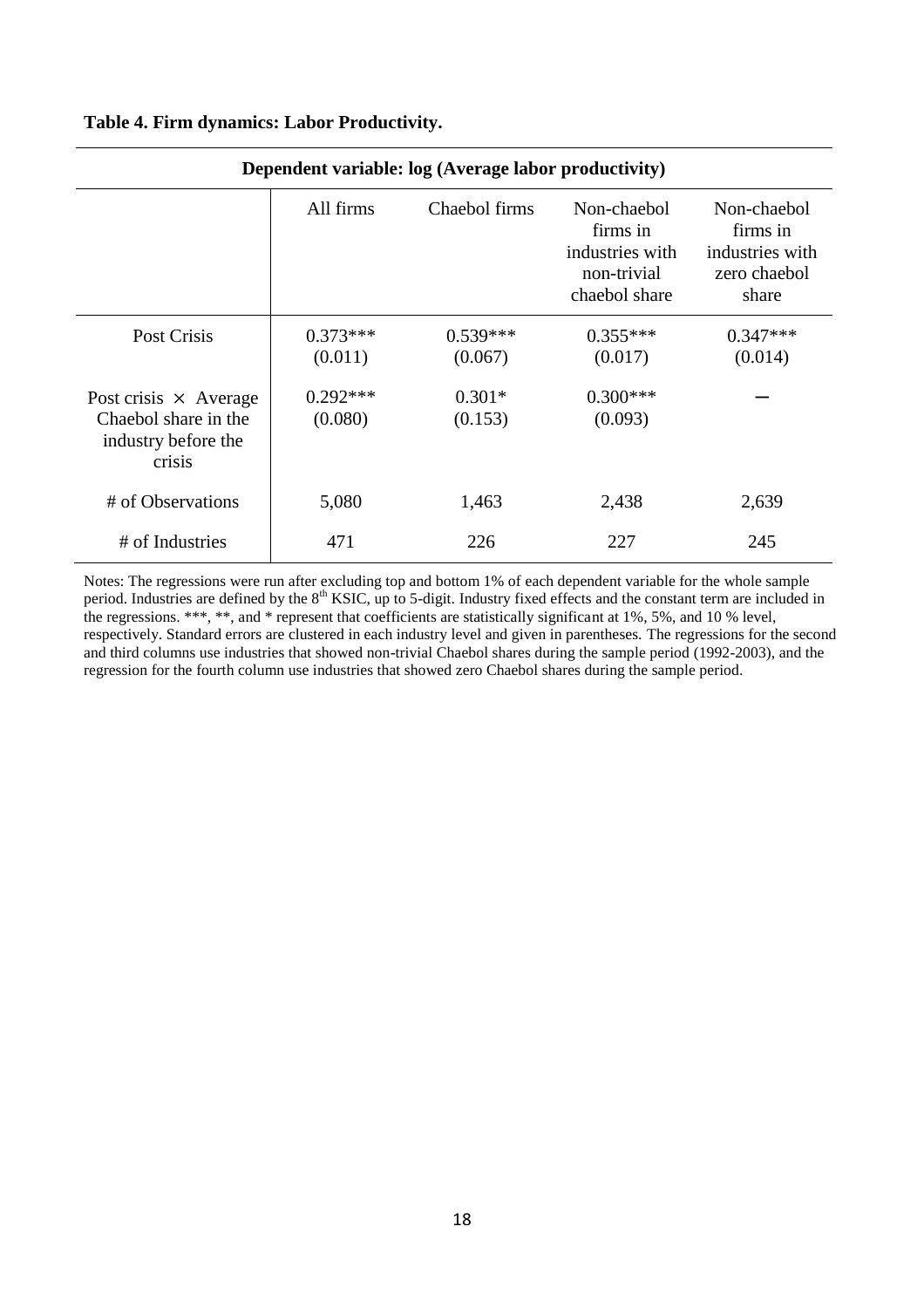### **Table 5. Firm dynamics: TFP.**

| <b>Dependent variable: log (Total Factor Productivity)</b>                            |                       |                       |                                                                            |                                                                     |  |  |
|---------------------------------------------------------------------------------------|-----------------------|-----------------------|----------------------------------------------------------------------------|---------------------------------------------------------------------|--|--|
|                                                                                       | All firms             | Chaebol firms         | Non-chaebol<br>firms in<br>industries with<br>non-trivial<br>chaebol share | Non-chaebol<br>firms in<br>industries with<br>zero chaebol<br>share |  |  |
| Post Crisis                                                                           | $0.214***$<br>(0.017) | $0.366***$<br>(0.096) | $0.153***$<br>(0.027)                                                      | $0.200***$<br>(0.021)                                               |  |  |
| Post crisis $\times$ Average<br>Chaebol share in the<br>industry before the<br>crisis | 0.176<br>(0.167)      | $-0.162$<br>(0.246)   | $0.465***$<br>(0.171)                                                      |                                                                     |  |  |
| # of Observations                                                                     | 5,081                 | 1,464                 | 2,458                                                                      | 2,622                                                               |  |  |
| # of Industries                                                                       | 469                   | 224                   | 227                                                                        | 243                                                                 |  |  |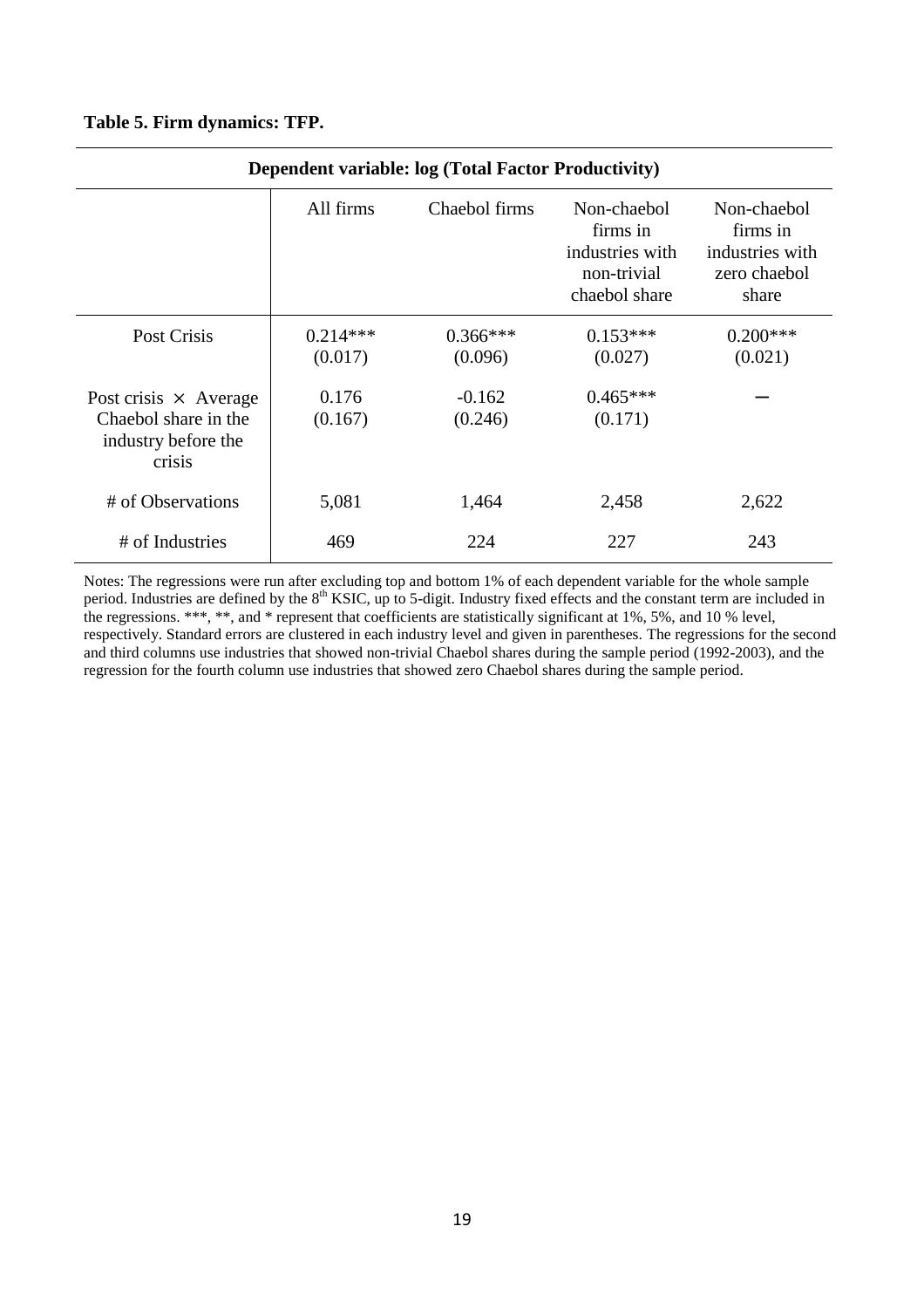### **Table 6. Firm dynamics: Entry.**

| Dependent variable: Share of entering firms                                           |                        |                       |                                                                            |                                                                     |  |  |
|---------------------------------------------------------------------------------------|------------------------|-----------------------|----------------------------------------------------------------------------|---------------------------------------------------------------------|--|--|
|                                                                                       | All firms              | Chaebol firms         | Non-chaebol<br>firms in<br>industries with<br>non-trivial<br>chaebol share | Non-chaebol<br>firms in<br>industries with<br>zero chaebol<br>share |  |  |
| Post Crisis                                                                           | $0.071***$<br>(0.005)  | $0.006***$<br>(0.001) | $0.054***$<br>(0.006)                                                      | $0.071***$<br>(0.006)                                               |  |  |
| Post crisis $\times$ Average<br>Chaebol share in the<br>industry before the<br>crisis | $-0.060***$<br>(0.020) | $-0.008$<br>(0.006)   | $-0.023$<br>(0.019)                                                        |                                                                     |  |  |
| # of Observations                                                                     | 4,662                  | 2,244                 | 2,257                                                                      | 2,314                                                               |  |  |
| # of Industries                                                                       | 473                    | 227                   | 227                                                                        | 245                                                                 |  |  |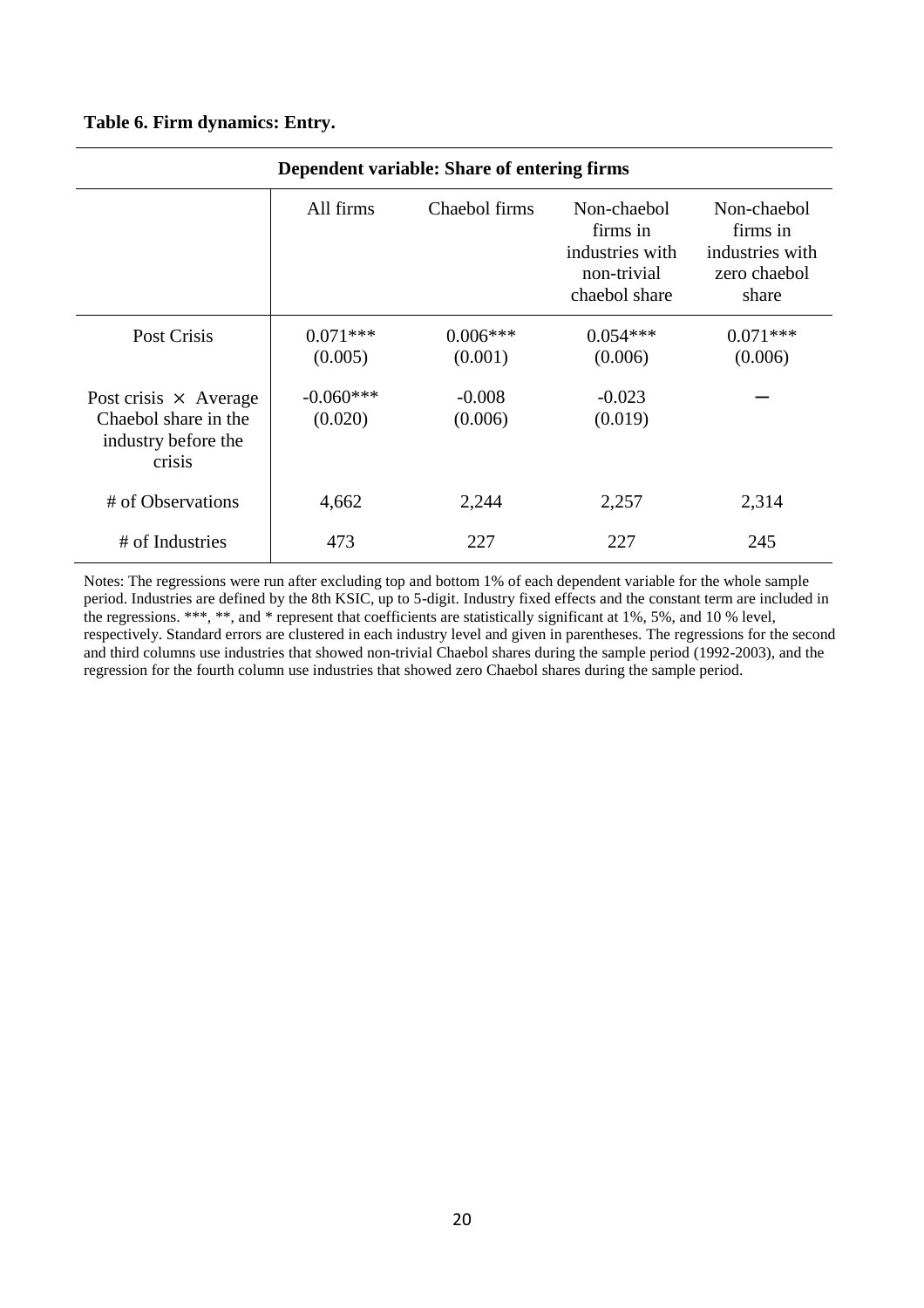### **Table 7. Firm dynamics: Exit.**

| Dependent variable: Share of exiting firms                                            |                        |                       |                                                                            |                                                                     |  |  |
|---------------------------------------------------------------------------------------|------------------------|-----------------------|----------------------------------------------------------------------------|---------------------------------------------------------------------|--|--|
|                                                                                       | All firms              | Chaebol firms         | Non-chaebol<br>firms in<br>industries with<br>non-trivial<br>chaebol share | Non-chaebol<br>firms in<br>industries with<br>zero chaebol<br>share |  |  |
| Post Crisis                                                                           | $0.099***$<br>(0.006)  | $0.006***$<br>(0.002) | $0.074***$<br>(0.008)                                                      | $0.094***$<br>(0.007)                                               |  |  |
| Post crisis $\times$ Average<br>Chaebol share in the<br>industry before the<br>crisis | $-0.071***$<br>(0.022) | 0.003<br>(0.005)      | $-0.061***$<br>(0.019)                                                     |                                                                     |  |  |
| # of Observations                                                                     | 4,678                  | 2,250                 | 2,264                                                                      | 2,227                                                               |  |  |
| # of Industries                                                                       | 473                    | 227                   | 227                                                                        | 245                                                                 |  |  |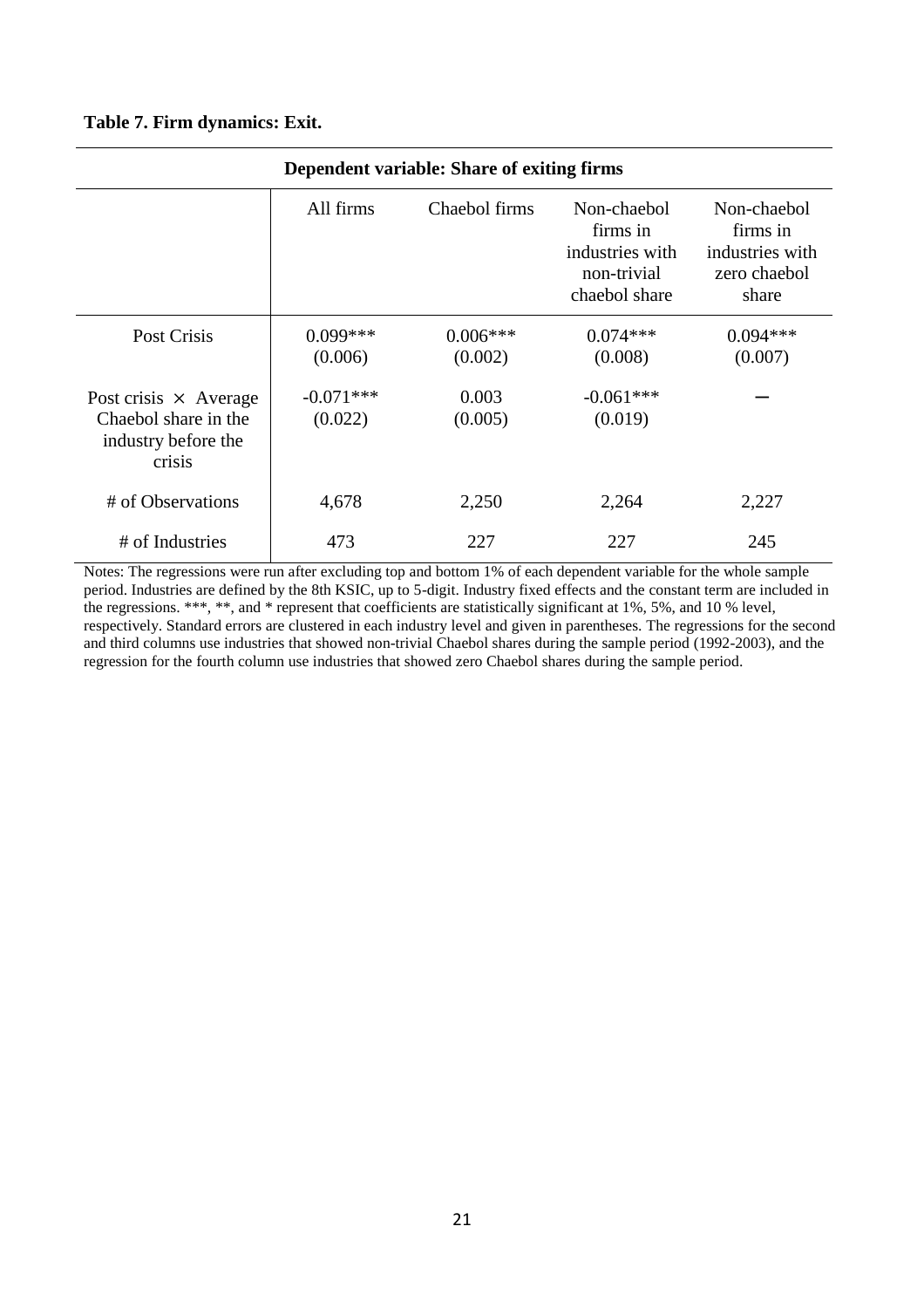### **Table 8. Firm dynamics: Employment.**

| Dependent variable: log (Employment)                                                  |                        |                       |                                                                            |                                                                     |  |  |
|---------------------------------------------------------------------------------------|------------------------|-----------------------|----------------------------------------------------------------------------|---------------------------------------------------------------------|--|--|
|                                                                                       | All firms              | Chaebol firms         | Non-chaebol<br>firms in<br>industries with<br>non-trivial<br>chaebol share | Non-chaebol<br>firms in<br>industries with<br>zero chaebol<br>share |  |  |
| Post Crisis                                                                           | $-0.088***$<br>(0.024) | $-0.081$<br>(0.126)   | $-0.129***$<br>(0.037)                                                     | $-0.128***$<br>(0.034)                                              |  |  |
| Post crisis $\times$ Average<br>Chaebol share in the<br>industry before the<br>crisis | $-0.096$<br>(0.147)    | $-0.692**$<br>(0.312) | $0.458**$<br>(0.215)                                                       |                                                                     |  |  |
| # of Observations                                                                     | 5,078                  | 1,477                 | 2,449                                                                      | 2,626                                                               |  |  |
| # of Industries                                                                       | 471                    | 222                   | 226                                                                        | 245                                                                 |  |  |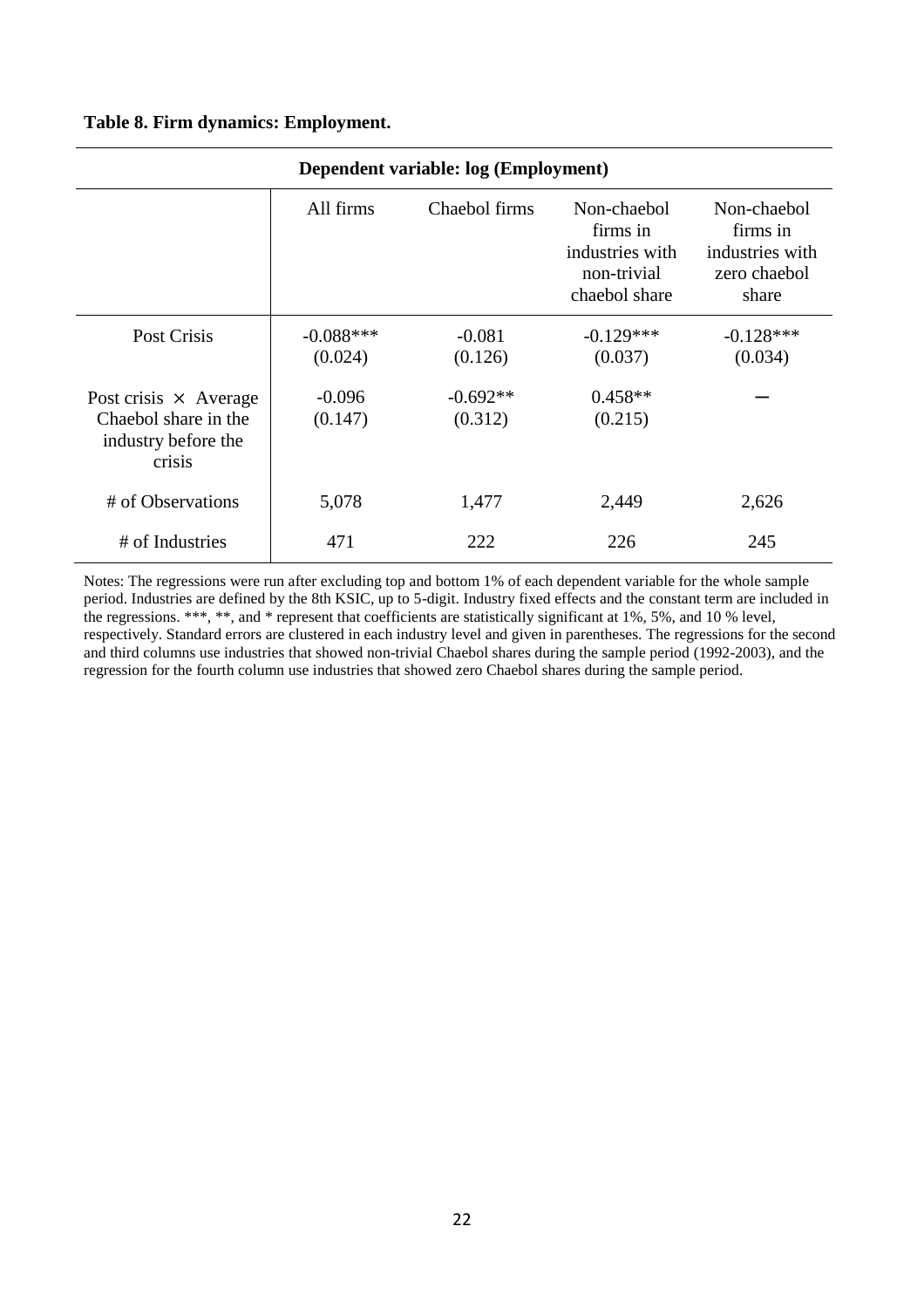### **Table 9. Firm dynamics: Capital.**

| Dependent variable: log (Capital stock)                                               |                        |                                             |                                                                            |                                                                     |  |  |
|---------------------------------------------------------------------------------------|------------------------|---------------------------------------------|----------------------------------------------------------------------------|---------------------------------------------------------------------|--|--|
|                                                                                       | All firms              | Chaebol firms                               | Non-chaebol<br>firms in<br>industries with<br>non-trivial<br>chaebol share | Non-chaebol<br>firms in<br>industries with<br>zero chaebol<br>share |  |  |
| <b>Post Crisis</b>                                                                    | $0.339***$<br>(0.028)  | $0.550***$<br>(0.143)                       | $0.333***$<br>(0.041)                                                      | $0.233***$<br>(0.035)                                               |  |  |
| Post crisis $\times$ Average<br>Chaebol share in the<br>industry before the<br>crisis | 0.139<br>(0.208)       | $-0.556$<br>(0.368)                         | $0.567**$<br>(0.220)                                                       |                                                                     |  |  |
| # of Observations                                                                     | 5,081                  | 1,472                                       | 2,428                                                                      | 2,648                                                               |  |  |
| # of Industries                                                                       | 472                    | 224                                         | 226                                                                        | 246                                                                 |  |  |
|                                                                                       |                        | Dependent variable: Growth of capital stock |                                                                            |                                                                     |  |  |
| Post Crisis                                                                           | $-0.043***$<br>(0.003) | $-0.088***$<br>(0.016)                      | $-0.061***$<br>(0.005)                                                     | $-0.033***$<br>(0.004)                                              |  |  |
| Post crisis $\times$ Average<br>Chaebol share in the<br>industry before the<br>crisis | $-0.015***$<br>(0.016) | $-0.072**$<br>(0.032)                       | $-0.007$<br>(0.020)                                                        |                                                                     |  |  |
| # of Observations                                                                     | 5,085                  | 1,453                                       | 2,446                                                                      | 2,635                                                               |  |  |
| # of Industries                                                                       | 473                    | 222                                         | 227                                                                        | 246                                                                 |  |  |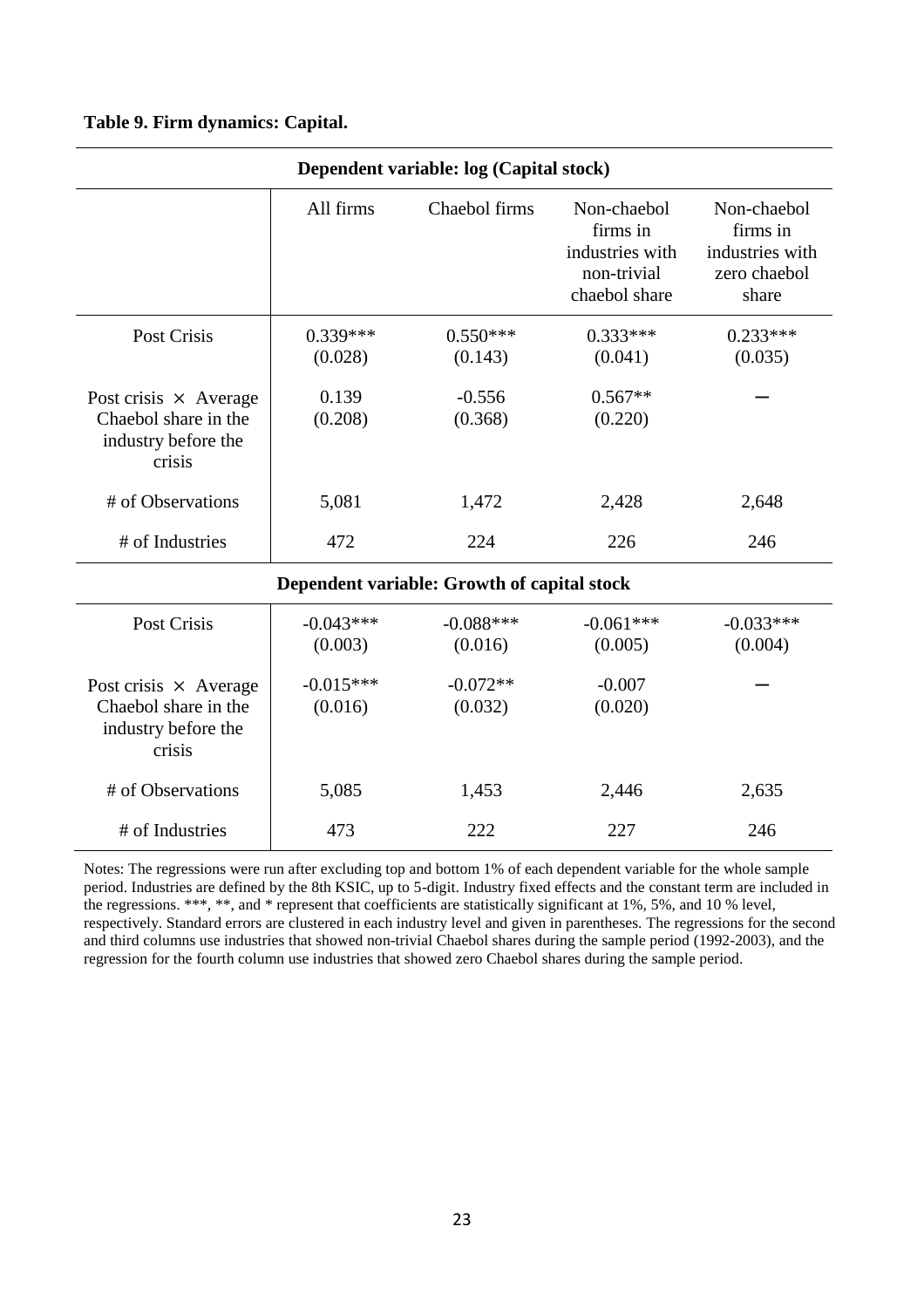|  |  |  | Table 10. Firm dynamics: Patents. |  |
|--|--|--|-----------------------------------|--|
|--|--|--|-----------------------------------|--|

| Dependent variable: log (Number of new patents) |                       |                       |                                                                         |                                                                            |  |
|-------------------------------------------------|-----------------------|-----------------------|-------------------------------------------------------------------------|----------------------------------------------------------------------------|--|
|                                                 | All firms             | Chaebol<br>firms      | Non-chaebol<br>firms in industries<br>with non-trivial<br>chaebol share | Non-chaebol<br>firms including<br>industries with<br>zero chaebol<br>share |  |
| Post Crisis                                     | $0.772***$<br>(0.081) | 0.096<br>(0.117)      | $0.954***$<br>(0.093)                                                   | $0.852***$<br>(0.082)                                                      |  |
| Trend                                           | $0.114***$<br>(0.017) | $0.094***$<br>(0.022) | $0.078***$<br>(0.019)                                                   | $0.077***$<br>(0.016)                                                      |  |
| Trend $\times$<br>Post crisis                   | 0.037<br>(0.029)      | $-0.087**$<br>(0.043) | $0.115***$<br>(0.032)                                                   | $0.108***$<br>(0.028)                                                      |  |
| # of Observations                               | 1,406                 | 1,067                 | 1,067                                                                   | 1,406                                                                      |  |
| # of Industries                                 | 128                   | 97                    | 97                                                                      | 128                                                                        |  |

Notes: Industries are defined by the ISIC Rev. 4, up to 4-digit. Industry fixed effects and the constant term are included in the regressions. \*\*\*, \*\*, and \* represent that coefficients are statistically significant at 1%, 5%, and 10 % level, respectively. Standard errors are clustered in each industry level and given in parentheses. Trend = Year – 1998.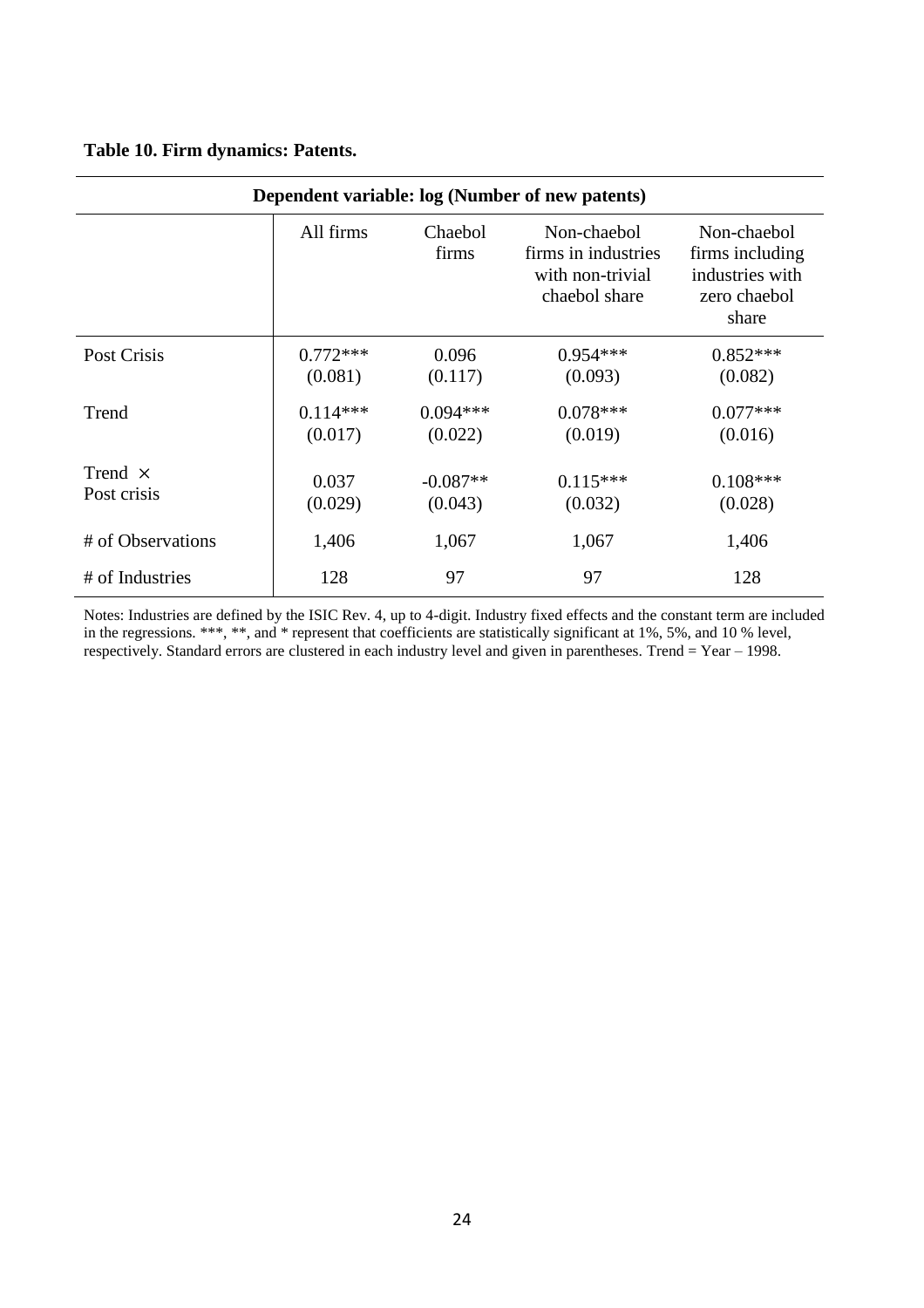| Dependent variable: log (Number of new patents)                                                      |                        |                        |                                                                         |                                                                            |  |
|------------------------------------------------------------------------------------------------------|------------------------|------------------------|-------------------------------------------------------------------------|----------------------------------------------------------------------------|--|
|                                                                                                      | All firms              | Chaebol<br>firms       | Non-chaebol<br>firms in industries<br>with non-trivial<br>chaebol share | Non-chaebol<br>firms including<br>industries with<br>zero chaebol<br>share |  |
| Post Crisis                                                                                          | $0.775***$<br>(0.098)  | $-0.032$<br>(0.108)    | $0.930***$<br>(0.125)                                                   | $0.789***$<br>(0.101)                                                      |  |
| Trend                                                                                                | $0.082***$<br>(0.018)  | 0.016<br>(0.017)       | $0.085***$<br>(0.024)                                                   | $0.081***$<br>(0.018)                                                      |  |
| Trend $\times$<br>Post crisis                                                                        | $0.088***$<br>(0.032)  | 0.039<br>(0.037)       | $0.076*$<br>(0.040)                                                     | $0.079**$<br>(0.032)                                                       |  |
| Post crisis $\times$ Average<br>Chaebol share in the<br>industry before the<br>crisis                | $-0.020$<br>(0.442)    | 0.675<br>(0.505)       | 0.127<br>(0.538)                                                        | 0.440<br>(0.489)                                                           |  |
| Trend $\times$ Average<br>Chaebol share in the<br>industry before the<br>crisis                      | $0.222***$<br>(0.081)  | $0.410***$<br>(0.080)  | $-0.033$<br>(0.087)                                                     | $-0.024$<br>(0.079)                                                        |  |
| Trend $\times$ Post crisis $\times$<br>Average Chaebol share<br>in the industry before<br>the crisis | $-0.351***$<br>(0.131) | $-0.662***$<br>(0.140) | 0.204<br>(0.147)                                                        | 0.197<br>(0.138)                                                           |  |
| # of Observations                                                                                    | 1,406                  | 1,067                  | 1,067                                                                   | 1,406                                                                      |  |
| # of Industries                                                                                      | 128                    | 97                     | 97                                                                      | 128                                                                        |  |

# **Table 11. Firm dynamics: Patents controlling for pre-crisis chaebol share.**

Notes: Industries are defined by the ISIC Rev. 4, up to 4-digit. Industry fixed effects and the constant term are included in the regressions. \*\*\*, \*\*, and \* represent that coefficients are statistically significant at 1%, 5%, and 10 % level, respectively. Standard errors are clustered in each industry level and given in parentheses. Trend = Year – 1998.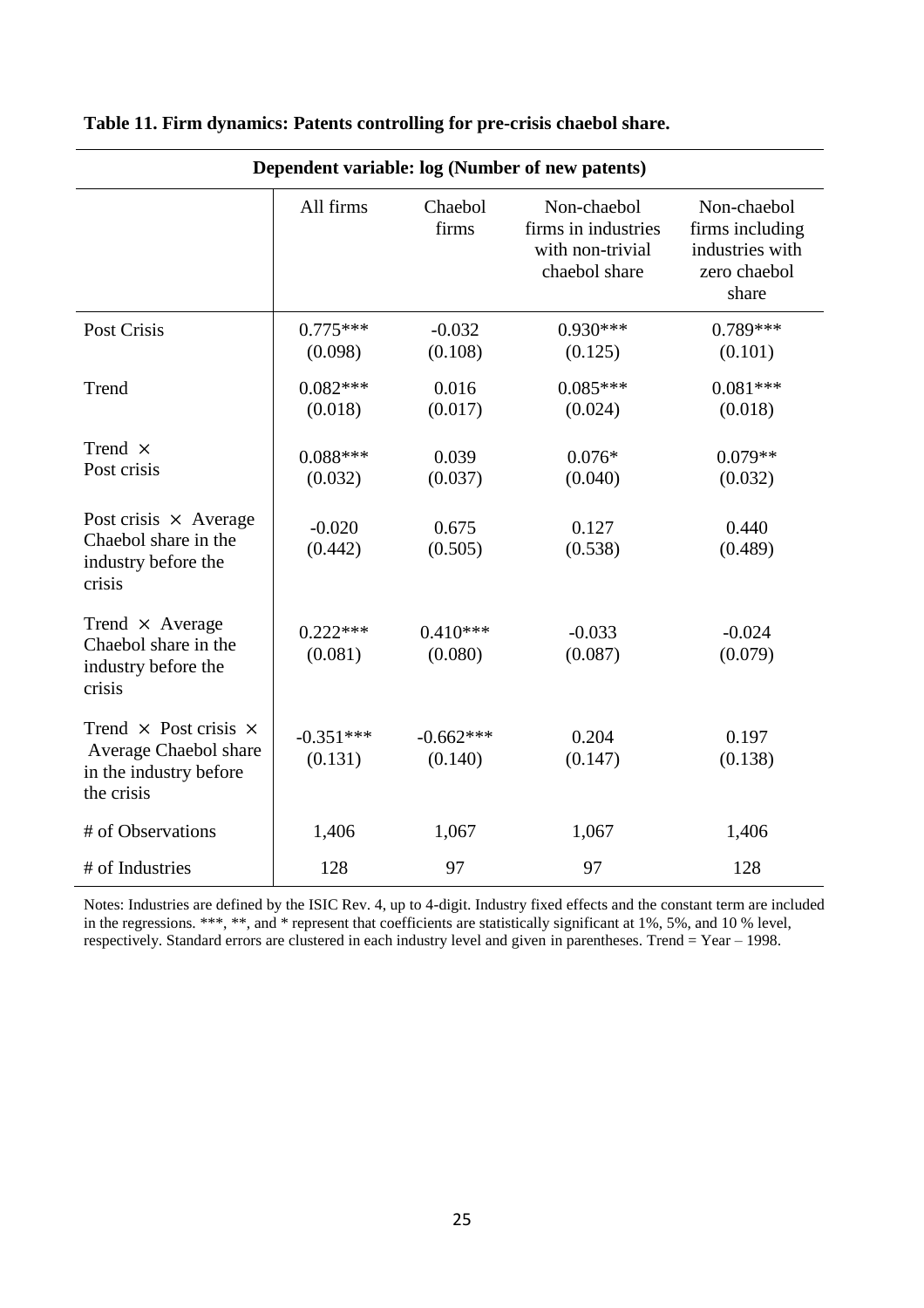### **Table 12. Firm dynamics: Markups.**

| <b>All industries</b>                                                                    |                                                     |                       |                                                     |                       |
|------------------------------------------------------------------------------------------|-----------------------------------------------------|-----------------------|-----------------------------------------------------|-----------------------|
|                                                                                          | Chaebol                                             | Non-Chaebol           | Chaebol                                             | Non-Chaebol           |
| Post Crisis                                                                              | $0.335**$<br>(0.130)                                | $0.201***$<br>(0.020) | $0.643***$<br>(0.218)                               | $0.203***$<br>(0.025) |
| Post crisis $\times$<br>Average Chaebol<br>share in the<br>industry before the<br>crisis |                                                     |                       | $-0.927*$<br>(0.553)                                | $-0.016$<br>(0.091)   |
| # of Observations                                                                        | 1,292                                               | 2,226                 | 1,292                                               | 2,226                 |
| # of Industries                                                                          | 216                                                 | 227                   | 216                                                 | 227                   |
|                                                                                          | Industries above the median<br><b>Chaebol share</b> |                       | Industries below the median<br><b>Chaebol share</b> |                       |
| Post Crisis                                                                              | 0.278<br>(0.187)                                    | $0.246***$<br>(0.043) | $0.490***$<br>(0.179)                               | $0.207***$<br>(0.028) |
| # of Observations                                                                        | 665                                                 | 759                   | 490                                                 | 757                   |
| # of Industries                                                                          | 78                                                  | 78                    | 77                                                  | 77                    |

Notes: The regressions were run after excluding top and bottom 1% of each dependent variable for the whole sample period. Industries are defined by the  $8<sup>th</sup>$  KSIC, up to 5-digit. Industry fixed effects and the constant term are included in the regressions. \*\*\*, \*\*, and \* represent that coefficients are statistically significant at 1%, 5%, and 10 % level, respectively. Standard errors are clustered in each industry level and given in parentheses. The regressions for all industries use industries that showed non-trivial Chaebol shares during the sample period (1992-2003). The industries above and below the median Chaebol share are based on the median of each industry's Chaebol sales share before the crisis (1992-1997). Markups are calculated using Cobb-Douglas production function and the endogenous productivity process.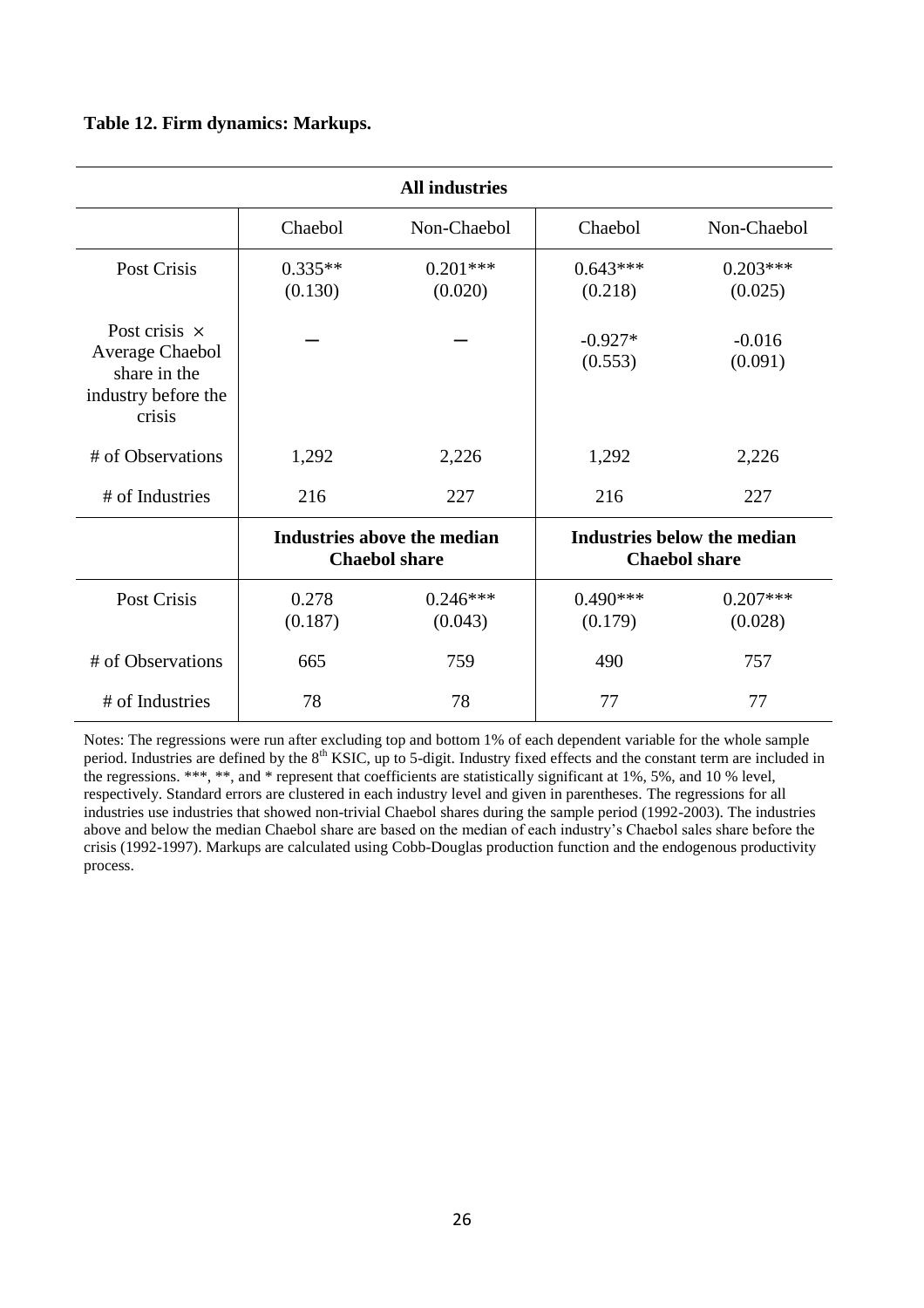|                                                                                          | <b>All industries</b>                               |                       |                                                     |                       |
|------------------------------------------------------------------------------------------|-----------------------------------------------------|-----------------------|-----------------------------------------------------|-----------------------|
|                                                                                          | Chaebol                                             | Non-Chaebol           | Chaebol                                             | Non-Chaebol           |
| Post Crisis                                                                              | $0.260**$<br>(0.112)                                | $0.180***$<br>(0.021) | $0.488***$<br>(0.184)                               | $0.188***$<br>(0.025) |
| Post crisis $\times$<br>Average Chaebol<br>share in the<br>industry before the<br>crisis |                                                     |                       | $-0.710*$<br>(0.420)                                | $-0.047$<br>(0.096)   |
| # of Observations                                                                        | 1,134                                               | 2,215                 | 1,134                                               | 2,215                 |
| # of Industries                                                                          | 174                                                 | 226                   | 174                                                 | 226                   |
|                                                                                          | Industries above the median<br><b>Chaebol share</b> |                       | Industries below the median<br><b>Chaebol share</b> |                       |
| Post Crisis                                                                              | 0.242<br>(0.177)                                    | $0.213***$<br>(0.044) | $0.395**$<br>(0.178)                                | $0.194***$<br>(0.028) |
| # of Observations                                                                        | 604                                                 | 748                   | 472                                                 | 756                   |
| # of Industries                                                                          | 71                                                  | 78                    | 74                                                  | 77                    |

### **Table 13. Firm dynamics: Markups (Surviving firms).**

Notes: The regressions were run after excluding top and bottom 1% of each dependent variable for the whole sample period. Industries are defined by the 8<sup>th</sup> KSIC, up to 5-digit. Industry fixed effects and the constant term are included in the regressions. \*\*\*, \*\*, and \* represent that coefficients are statistically significant at 1%, 5%, and 10 % level, respectively. Standard errors are clustered in each industry level and given in parentheses. Surviving firms denote firms that first appeared in the sample during 1992-1997, last appeared during 1999-2003, and appeared for at least 3 years. The regressions for all industries use industries that showed non-trivial Chaebol shares during the sample period (1992- 2003). The industries above and below the median Chaebol share are based on the median of each industry's Chaebol sales share before the crisis (1992-1997). Markups are calculated using Cobb-Douglas production function and the endogenous productivity process.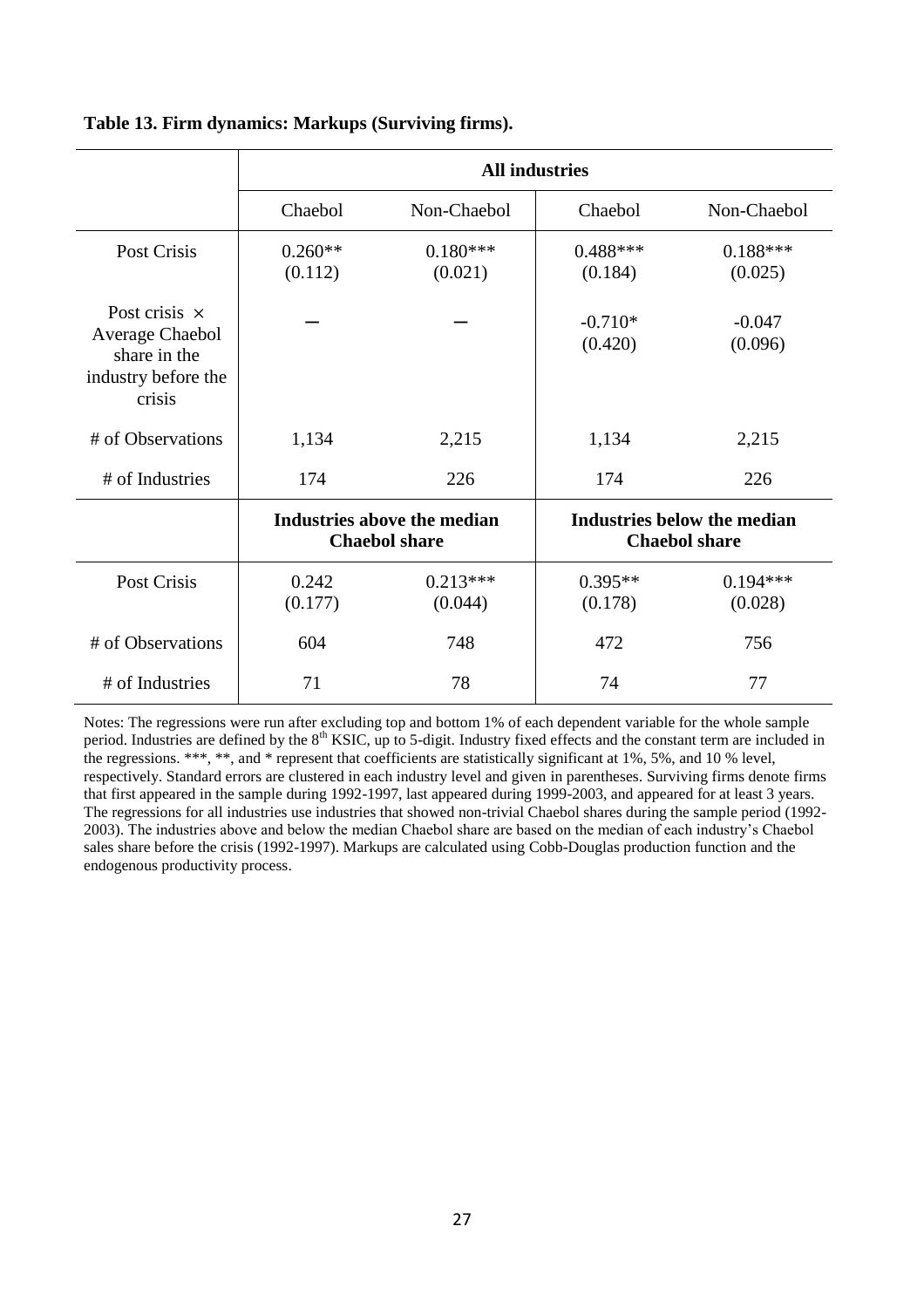### **Figures**

**Figure 1. Logarithm of total factor productivity (TFP) in chaebol and non-chaebol Firms in industries with high, low and zero chaebol share.**



**Panel A:**

### **Panel B:**



Industries are classified by the average 1992-97 chaebol share: high (above median), low (below median), and zero. Industry-level log TFPs are normalized by 1992-97 average = 0. The median average chaebol share in 1992-97 is 0.20.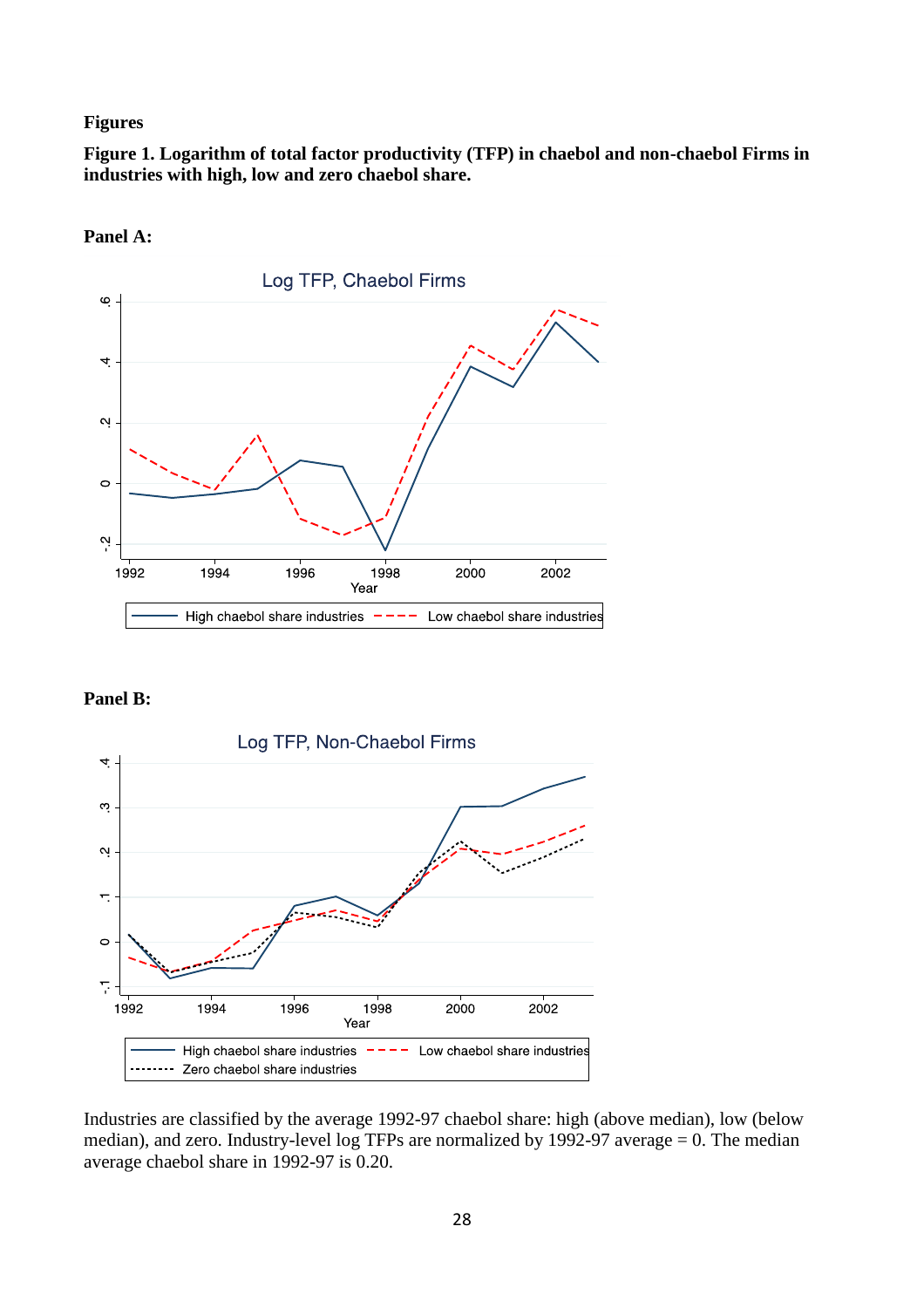

**Figure 2. Patenting activity in chaebol and non-chaebol firms.**